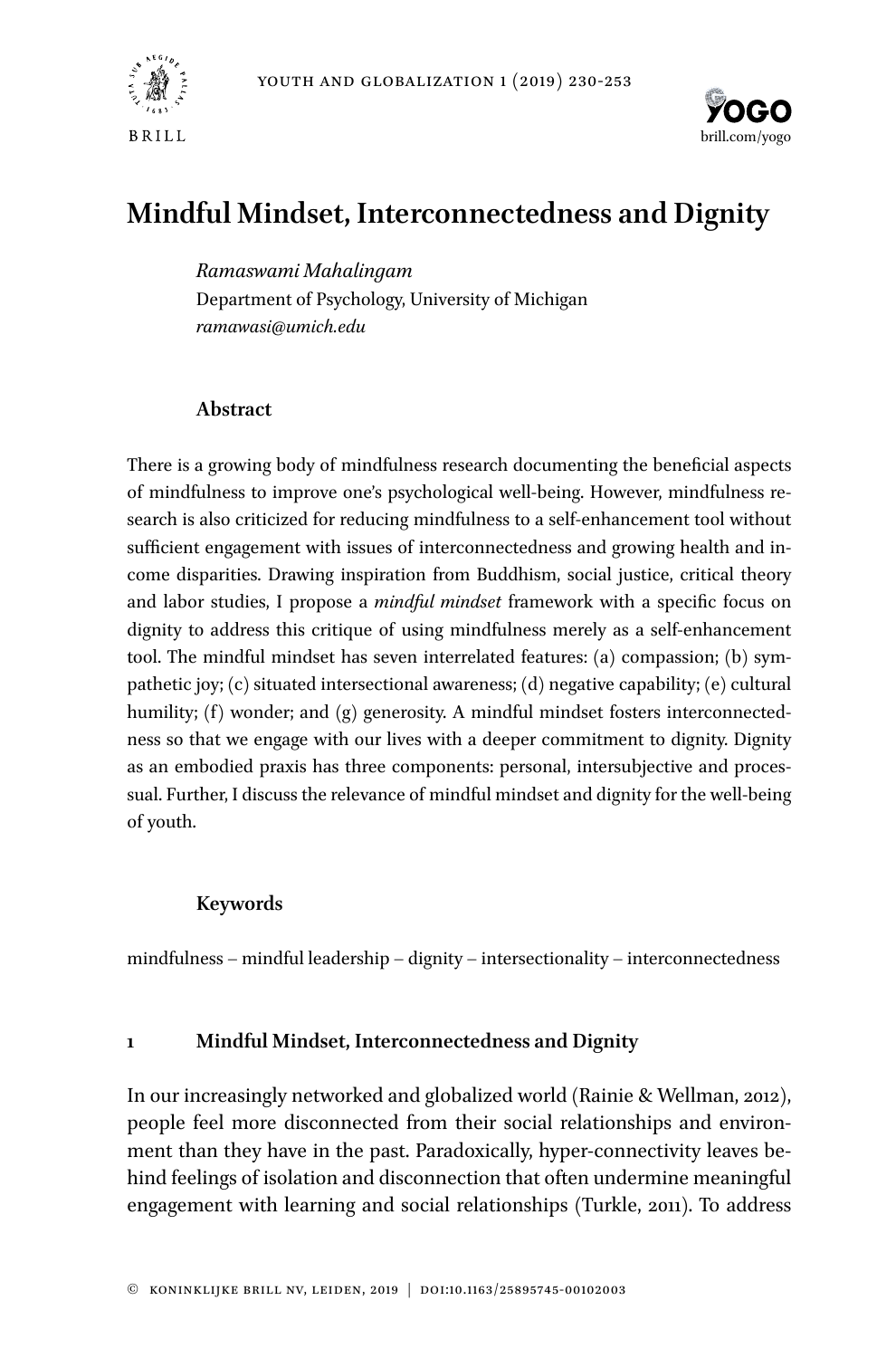this challenge, I call for an interdisciplinary perspective for mindfulness that draws from Buddhism, intersectionality and organizational sociology. My proposed mindfulness perspective will allow us explore the phenomenological contours of interconnectedness in relation to dignity as an embodied praxis that is dynamic and intersubjective. Then I will discuss the significance of dignity in promoting individual and collective well-being of youth underscoring the need to restore dignity in increasingly precarious working conditions for youth in which pernicious dignity injuries (Lucas, Kang, & Li, 2013) undermine their agency and aspirations. In the following sections, I briefly review current research on mindfulness and the three strands of critical scholarship on the subject. Then I will outline my mindful mindset framework that fosters interconnectedness and recognizes the dignity of self and others to sustain a

#### **2 Psychological Research on Mindfulness**

dignity culture and its significance for the well-being of youth.

Research on mindfulness in the past two decades has established a strong body of empirical research demonstrating the salutary effects of mindfulness on psychological well-being, memory, physical health, positive emotions, coping with workplace stress and emotional regulation [\(Shapiro & Carlson, 2017](#page-22-2)). Drawing from Eastern Buddhist traditions, mindfulness is conceptualized as our ability to be in the present with a non-judgmental moment-to-moment awareness. Several researchers are concerned that the Western approach to mindfulness that does not sufficiently consider the Eastern perspectives on mindfulness which emphasize the interconnected nature of our lives at the phenomenological and social level. Mindfulness practices are intended to transform fundamental worldviews and identities [\(Kudesia & Nyima, 2015\)](#page-20-0).

Three distinct groups of scholars have criticized mindfulness research. Researchers who are interested in the psychological science behind mindfulness research are concerned by the existing literature's lack of standardization of research protocol and its acknowledgement of the adverse effects of mindfulness meditation that were concluded by from studies conducted on only a small sample of participants (van [Dam et al., 2018](#page-22-3)).

Buddhist teachers and scholars have raised concerns about the commodification of mindfulness, which is termed as "McMindfulness" [\(Purser, 2019](#page-22-4)). Purser has argued that there is a lack of deeper understanding of terms such as "suffering." According to [Purser \(2019\)](#page-22-4), Buddhism defines three types of suffering: (a) "the suffering of suffering" which refers to everyday stress and suffering due to stress, depression and anxiety; (b) "the suffering of change" or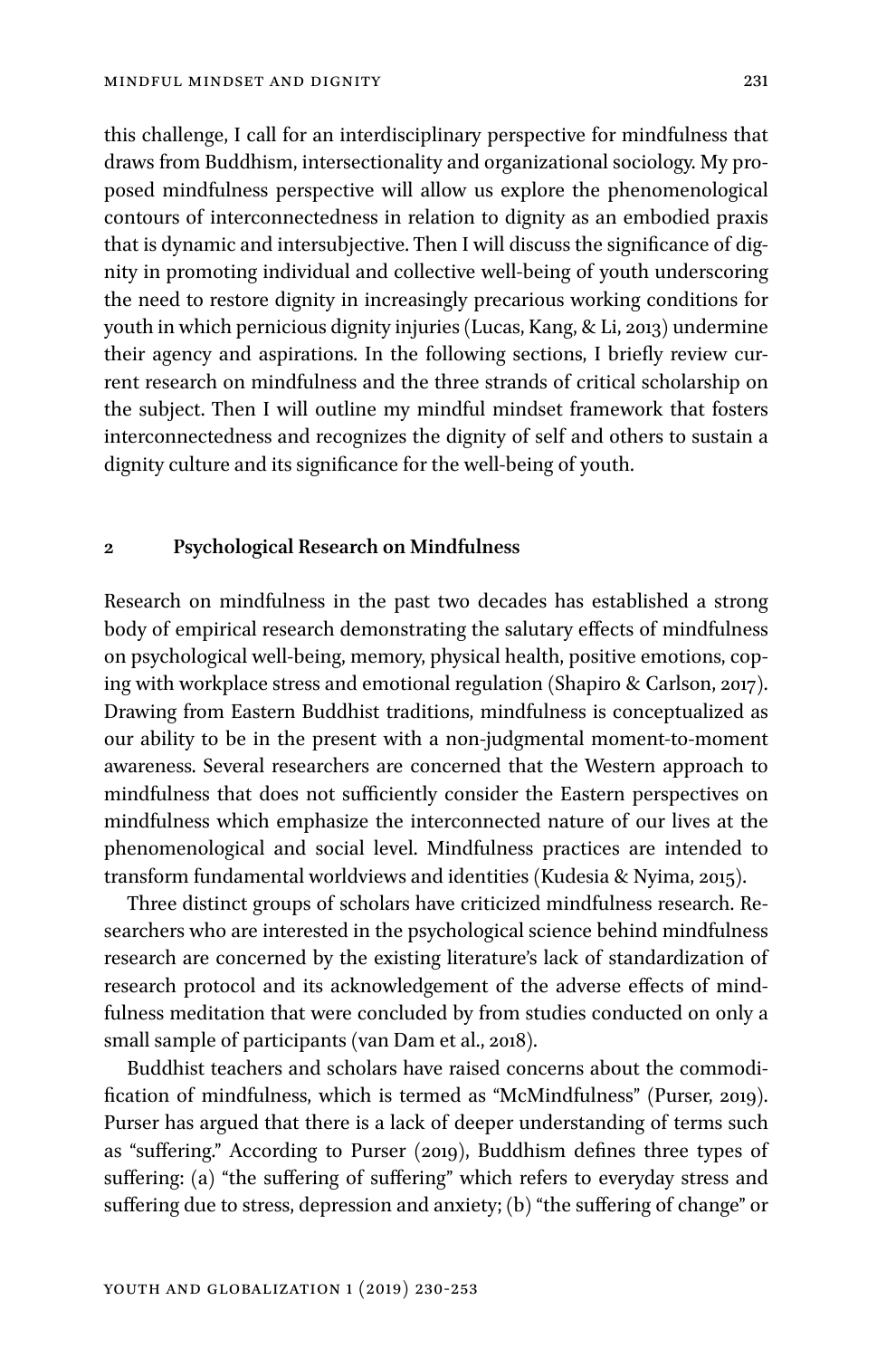our inability to understand the changing nature of our thoughts, feelings and emotions; (c) "the suffering of conditional existence" or all pervasive suffering which refers to our lack of understanding of the interdependent nature of our lives. For [Purser \(2019\)](#page-22-4), most of the research on mindfulness focuses on alleviating the first-order suffering, such as depression, anxiety and stress, and pays insufficient attention to ethical aspects of mindfulness for personal and social transformation.

Researchers interested in social justice and mindfulness draw inspiration from engaged mindfulness teachers, such as Thich Naht Hanh, calling for a relational and social perspective that goes beyond focus on the individual experience of mindfulness to engage with social action and transformation. Thich Naht [Hanh \(2000\)](#page-20-1) argues that the five aggregates – bodily and physical forms, feelings, perceptions, mental functionings, consciousness, and a contemplation on interdependence, will help us realize our togetherness and interbeing. Integrating critical feminist theory and Buddhist notion of suffering, [Ng](#page-21-0) [& Walsh \(2019\)](#page-21-0) call for a deeper commitment to build conditions of "trust and safety" necessary to live and transform diverse communities. They propose an ethical and engaged Buddhist framework for the need to build an ethical and safe community with a specific focus on the vulnerabilities experienced by oppressed people.

#### **3 Mindful Mindset: an Integrated Perspective**

Scholars of engaged and critical mindfulness have raised several concerns about using mindfulness merely as a self-enhancement tool not to cultivate interdependent notion of self. However, there is insufficient exploration of how to address various barriers that prevent us from realizing the interdependent and interconnected natures of our lives and critically engaging with power dynamics that perpetuate inequalities and multiple forms of oppression. We need a holistic theoretical perspective to augment meditative practices that addresses issues of power, privilege and oppression, and provides tools to reflect on our prejudices and stereotypes so that we can creatively engage with transforming the practices that prevent us from realizing the interconnected, interdependent and changing nature of self. For example, a lack of privilege awareness and holding on to essentialist beliefs about identities can prevent us from fully engaging with those who are different from us. [Mahalingam &](#page-21-1) [Rabelo \(2013\)](#page-21-1) argued that an intersectional awareness (i.e., an understanding that our identities are fluid and associated with different degrees of privileges and marginalities) will enable us to form coalitions with people who embody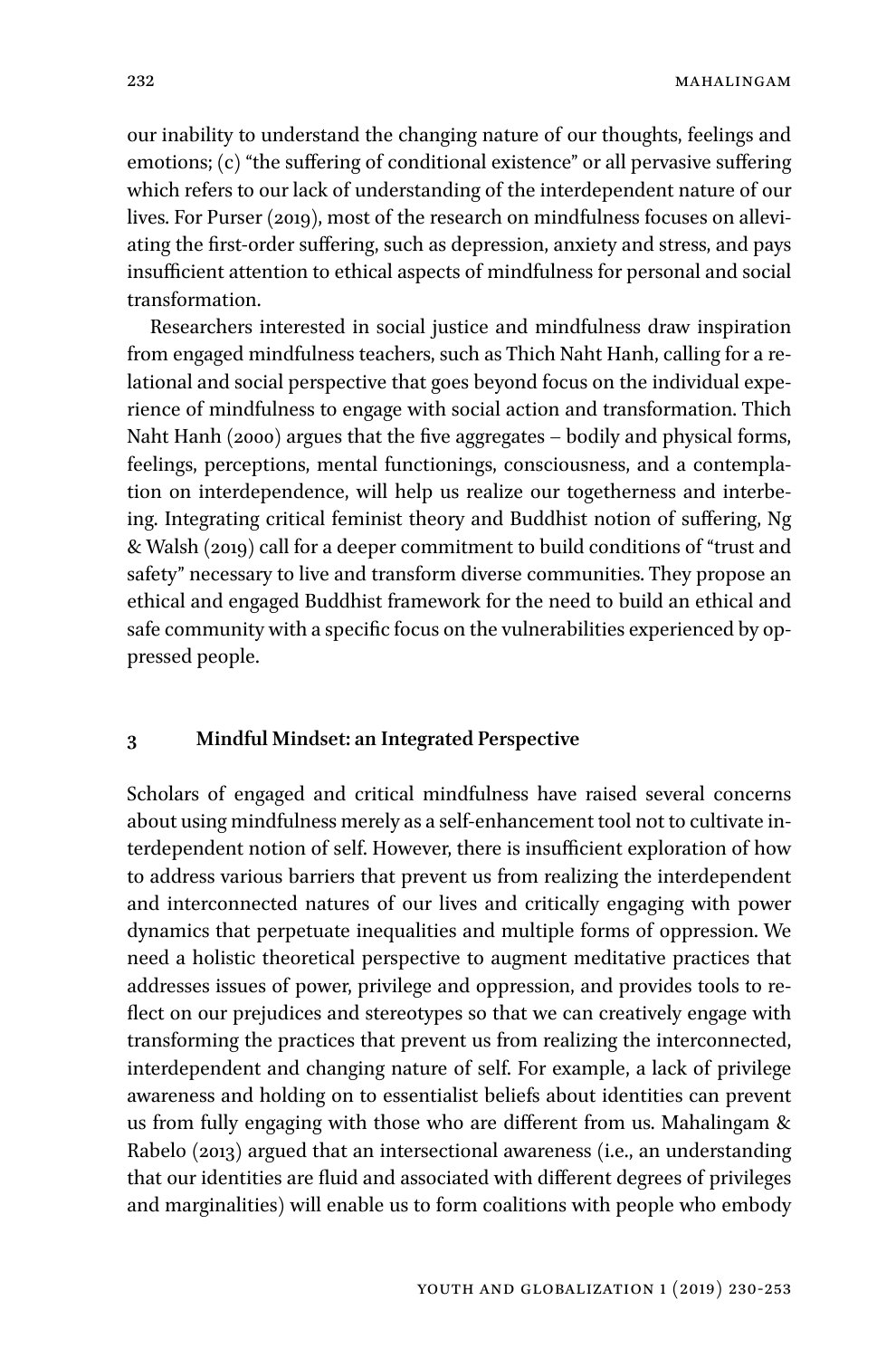different identities than ours. I propose a holistic framework for mindfulness that synergistically fosters interconnectedness. Recognizing the interconnected nature of our lives is the first step to a transformative praxis that guides our everyday interactions. I argue that dignity, *an embodied everyday praxis*, will demand the ethical practice of mindfulness that transforms and empowers self and others. In my framework, dignity is an embodied praxis – a testament to our mindful engagement with our lives that improves the individual and collective well-being.

My *mindful mindset framework* draws from Buddhism, critical intersectionality theory and social justice perspectives. Mindful mindset refers to a worldview that our lives are interconnected, interdependent and that our identities are fluid, intersectional with different degrees of privileges and marginalities with a commitment to personal and social change. Mindful mindset has seven interrelated features that synergistically foster deeper awareness of the interconnected nature of our lives: (a) compassion; (b) sympathetic joy; (c) situated intersectional awareness; (d) negative capability; (e) cultural humility; (f) wonder; and (g) generosity. The rationale for choosing these seven features is how they synergistically work together to overcome various barriers to the realization of interconnectedness and changing nature of our selves, thoughts, emotions and feelings. Generosity helps us to realize how our everyday existence is dependent on different kinds of generosities and labor of national and global populations. Generosity, compassion and sympathetic joy enhance our authentic connections and engagement with others. Negative capability and situated intersectional awareness will enable us to proactively engage with our prejudices without suppressing uncomfortable aspects of our persona. Wonder and cultural humility help us understand how to creatively engage with differences with an open mind. These seven features along with dignity provide a theoretical anchor and supplant mindfulness meditation in order to realize the transformative potential of mindfulness for personal and social transformation. These seven features will deepen our understanding of the phenomenology of interconnectedness. By linking mindful mindset framework with dignity, I argue that dignity becomes an anchor for ethical engagement of mindfulness in everyday practices. To overcome the secular aspects of mindfulness that mostly focus on the individual well-being, we need to integrate mindfulness, interconnectedness and dignity. To be a human means to have dignity ([Home, 2005;](#page-20-2) Hicks, 2013). Integrating these ideas is essential to create a workplace that preserves one's dignity, a challenge in our neoliberal gig economy where precarious working conditions are becoming the norm. In the following section, I explain in detail each aspect of my mindful mindset framework.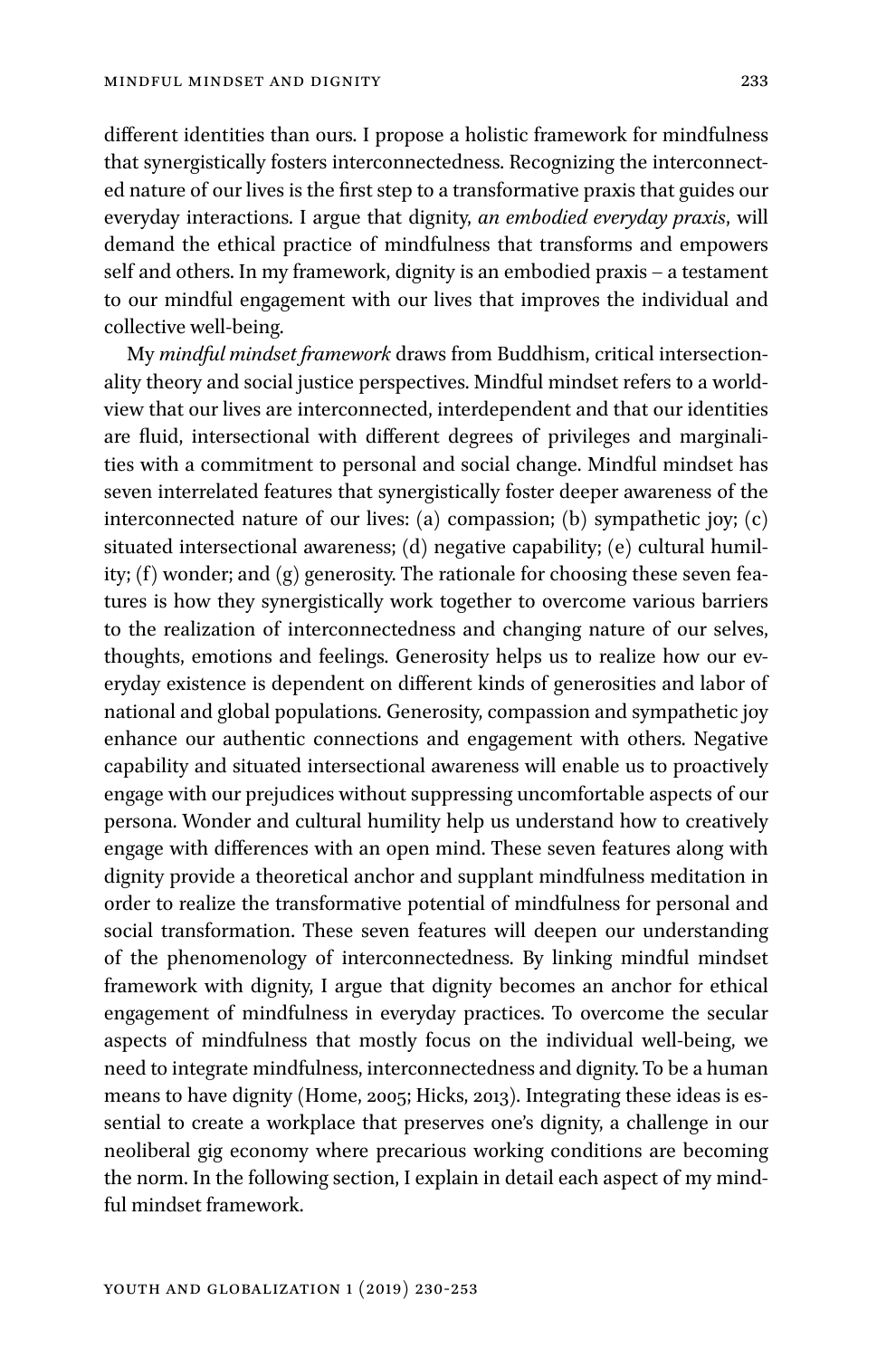#### **3.1** *Compassion*

Compassion is one of the four Pillars of Buddhism, *Brahma viharas* ([Salzberg,](#page-22-5) [2011\)](#page-22-5). Compassion refers to our capacity to understand the suffering of others and act upon it. Using a developmental perspective, [Gilbert & Tirch \(2009\)](#page-20-3) outlined a compassion circle with six stages of development: (a) care for wellbeing; (b) distress and need sensitivity; (c) sympathy; (d) distress tolerance; (e) empathy; and (f) non-judgment. Gilbert (2009) has argued that "compassionate mind training is learning to balance our three different emotional systems – namely the system that focuses on threats and self-protection, the incentive/ resource seeking system that focuses on wants and achievements, and the soothing/contentment system that focuses on safeness and connectedness  $(p. 418).$ "

Neff developed a scale to study self-compassion, our capacity to self-care when we feel shame, guilt, or disappointment when we are not living up to our own or social expectations (see for a review [Neff et al., 2018\)](#page-21-2). In a review of the existing body of research on self-compassion, Neff et al., (2018) found a robust negative correlation between self-compassion and anxiety, depression and negative affect. It appears that one has to consciously cultivate selfcompassion in order to prevent burnout from caring for others.

Research shows that we are endowed with the capacity for compassion toward self and others, it is important to consciously cultivate both capacities (for a review see [Galante et al., 2014\)](#page-19-0). Practicing compassion meditation, such as loving kindness meditation, increased meaning in life, positive emotions and perceived social support ([Fredrickson et al., 2009](#page-19-1)). Leiberg, Klimecki and Singer (2011) found that short loving kindness meditation interventions increased prosocial behavior. In another study, [Weng et al. \(2013\)](#page-23-0) found that compassion training improved altruism and altered neural responses to suffering.

# **3.2** *Sympathetic Joy*

Sympathetic joy is also one of the four *Brahma Viharas* (core pillars) of Buddhism. Sympathetic joy refers to our capacity to rejoice with the happiness of others. Although sympathetic joy has not received as much attention as compassion in scholarly research (Royzman & Rozin, 2006), compassion and sympathetic joy are two sides of the same coin that is anchored on our capacity for perspective taking and empathy. Compassion refers to our ability to respond to others' sufferings whereas sympathetic joy refers to our capacity to rejoice with the happiness of others. However, people report more instances of their compassionate moments than their experiences of sympathetic joy (Royzman & Rozin, 2006). Other factors such as closeness (e.g., family member, friend vs. stranger) and attachment levels also shape our capacity to rejoice with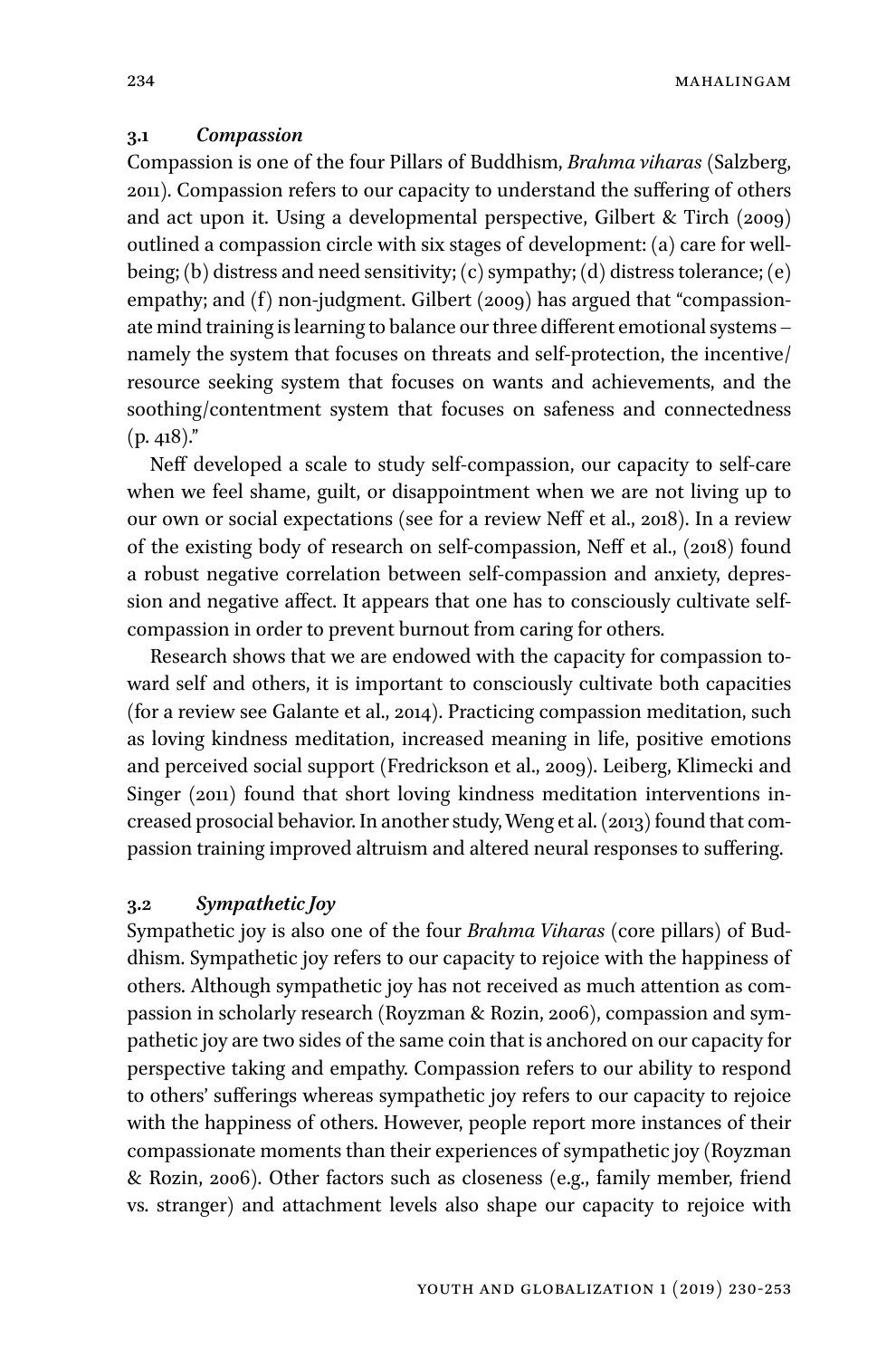the happiness of others (Royzman & Rozin, 2006). Research suggests that sympathetic joy needs to be more consciously cultivated than sympathy and compassion.

What are the barriers toward cultivating sympathetic joy? Three factors seem to undermine our capacity for sympathetic joy: (a) prejudice; (b) jealousy; (c) social comparison. [Pittinsky \(2009\)](#page-21-3) has argued that prejudice and stereotypes prevent us from feeling positive toward outside our social groups. By contrast, *allophilia*, an individual's feelings of affection, engagement, kinship, comfort, and enthusiasm toward members of a group seen as "different" and "other," fosters social connection and engagement. He developed an Allophilia scale to examine whether positive affect toward marginalized communities, such as Blacks, Hispanics and LGBTQ did indeed predict support for progressive social policies. Pittinsky and Montoya (2009) also found that sympathetic joy was positively related to allophilia. They argue that while sympathy was critical to reducing hatred, sympathetic joy is critical to improving positive intergroup relations.

Interestingly, in most languages there is no specific word for sympathetic joy (which is called *Muditā* in Pali). By contrast, there are many terms in all languages for the opposite of sympathetic joy: jealousy. Social comparison plays a major role in affecting our capacity to rejoice with others. Langer, Pirson & Delizonna (2010) distinguishes between mindless and mindful social comparison; the former refers to comparisons made without any attention to the social context embedded in the social comparison, whereas the latter is a dynamic process. "It is a state of awareness in which cognitive distinctions about objects of awareness are continually made, with the environment (and self) thus continually treated as emerging and novel (Langer, Pirson and Delizonna, 2010)." Thus, by cultivating mindful awareness recognizing that our lives are interdependent, we can cultivate sympathetic joy to genuinely feel happy when good things happen to people in our communities.

# **3.3** *Situated Intersectional Awareness*

Kimberly [Crenshaw \(1995\)](#page-19-2) has a major influence in the study of social identities. [Crenshaw \(1995\)](#page-19-2) has argued that the lived experiences of those who embody multiple marginalized identities should be located in relation to asymmetries in power relations and the simultaneity of their multiple marginalized experiences. For example, being Black and a woman simultaneously affects how Black women experience their lives. According to intersectionality theorists, social locations and structural factors that co-determine how we experience various identities we embody. For [Cole \(2009\),](#page-19-3) social categories connote hierarchies and powers that have material consequences. Social categories also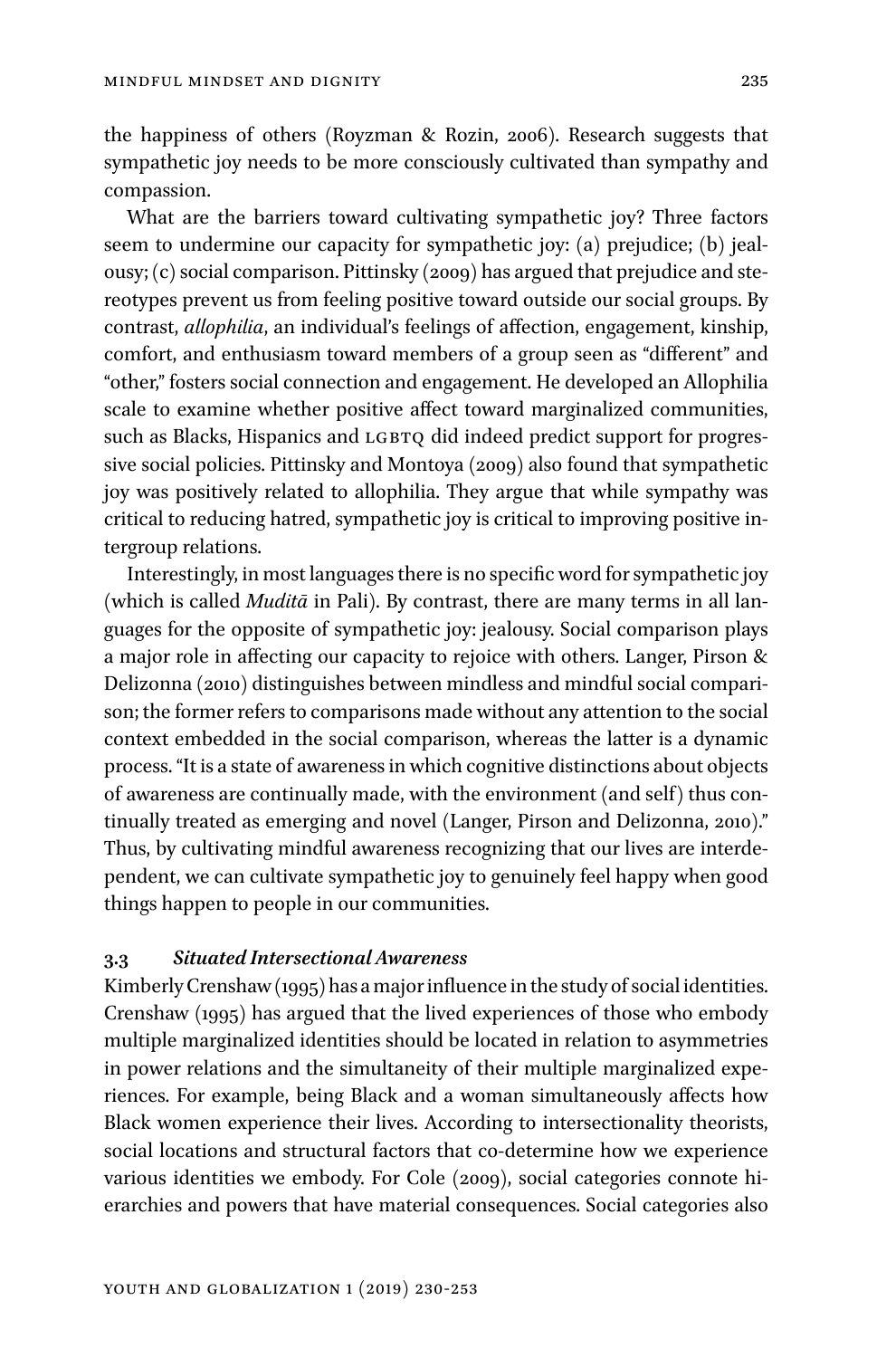intersect with each other in complex ways which offer possibilities for identifying similarities and coalition forming across seemingly different categories ([Cole, 2009](#page-19-3)).

There is a growing body of research on intersectionality in which the usefulness of intersectionality as a theory and as a methodology is explored in a variety of disciplines (see, for a review, Cho, Crenshaw and McCall, 2013). For example, Walby, Armstrong and Strid (2012) underscore the role of power differentials in the production of systems of inequalities of different valance and the hegemonic relationship between inequalities. *ColorInsight* is another example of mindfulness-based approach for higher education, particularly in legal education ([Magee, 2016](#page-21-4)). [Magee \(2013\)](#page-21-5) developed a contemplative law curriculum to become conscious of how race, class, gender and ethnicity have a profound impact on how we make sense of our world. For [Magee \(2013\)](#page-21-5), contemplative practices increase compassion and a sense of interconnectedness and lead to a felt sense of interconnectedness mitigating the perpetuation of "entrenched patterns of power and subordination and privilege" in the legal system that denies the human dignity to women and racial and ethnic minorities.

Yuval-Davis (2012) proposed a situational intersectionality framework to understand the positionalities anchored in asymmetries of power and inequalities. For Yuval-Davis, situated intersectionality is a transversal dialogue. "The aim of these transversal dialogues is to create a common epistemology for solidarity across different social positionings and identifications, often conflictual, across borders and boundaries ([Yuval-Davis, 2015](#page-23-1), p. 641)." Yuval-Davis suggested two strategies: (a) *rooting* which is being self-reflective regarding one's own positioning and (b) shifting which is attempting to understand the situated gazes of the other participants. Using these strategies together will result in a "common transversal epistemology that is used as a basis for political solidarity ([Yuval-Davis, 2015](#page-23-1), p. 641)" constituting an epistemological community. In my own research, I called for an *intersectional awareness*, a reflective understanding that our identities are fluid, situational and embedded in a matrix of privileges and marginalities ([Mahalingam & Rabelo, 2013](#page-21-1)) to conduct ethically responsible community based research. Integrating [Yuval-Davis \(2015\)](#page-23-1)'s situated intersectionality with my research on intersectional awareness, a *situated intersectional awareness* for mindfulness research where "rooting" and "shifting" will help us develop an intersectional awareness about our privileges and situated nature of our identities. Situated intersectional awareness is necessary to engage in a transversal dialog for social change and political solidarity. Integrating situated intersectional awareness in mindfulness research is necessary to overcome the shortcomings of secularization of mindfulness research, such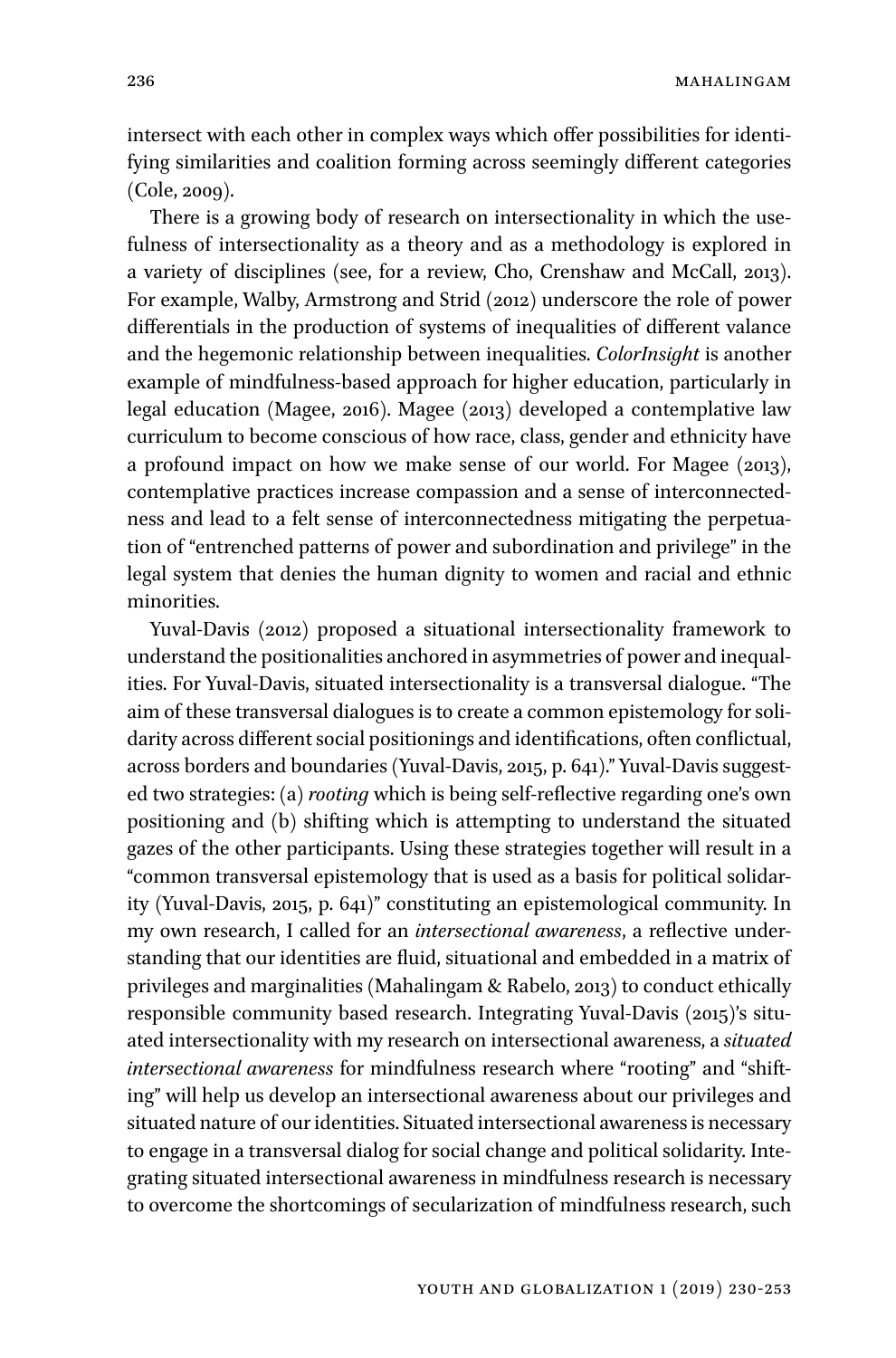as using mindfulness as a self-help tool to perpetuate neoliberal subjectivities ([Purser, 2019](#page-22-4)).

## **3.4** *Negative Capability*

Another key element of the mindful mindset framework is negative capability. For Keats (1817), negative capability is our ability to reside in a situation with an open mind, "*when a man is capable of being in uncertainties, mysteries, doubts, without any irritable reaching after fact and reason*"(emphasis added, Keats, 1817, p. 43). For Keats, suspending ego is essential to acquiring the chameleon nature which is essential for any poet or artist to embody so that they are open to experiencing uncomfortable sensations, feelings and emotions. In method acting, when actors prepare to play a difficult character (e.g., child molester or a serial killer), their main challenge is to understand their characters with empathy in order to bring some humanity to their roles. Negative capability allows for an actor to humanize a deeply flawed or despicable character.

Scholarly attention toward negative capability in a variety of disciplines is growing. In an organizational context, [Cornish \(2011\)](#page-19-4) defines negative capability as containing the following three characteristics: (a) capacity to be open, (b) attentiveness to diversity, and (c) suspension of ego. Mahalingam and Rabelo (2013) conceptualized negative capability as a sublime form of empathy that is critical for any researcher who is conducting research in diverse communities. In a study of mba students' academic anxiety over mastering difficult course content, [Hay and Blenkinsopp \(2019\)](#page-20-4) encouraged students to stay with the anxiety of not knowing – a common experience in any learning environment – to allow for the emergence of new knowledge in a learning context that fosters trust and empathy. They found that negative capability helped their students to overcome their learning difficulties.

Research on implicit bias has demonstrated that our conscious biases shape how we treat others, especially those who look and act different from us and hold opposing beliefs. Negative capability also helps us to engage with our own prejudices, stereotypes and unconscious biases with open minds, which in turn addresses our awareness of our biases. It helps us to stay with our uncomfortable feelings, sensations, and emotions towards our own shortcomings and vulnerabilities in order to authentically explore the sources of them with deeper empathy. Cultivating negative capability is critical to recognizing and accepting our own biases without resorting to avoidance out of shame and guilt. Negative capability also helps us to disrupt the invisibilities in our habitus where the relationship between our positionalities and dispositions often assumed to be "natural." It gives us the strength to engage with the present with an open mind.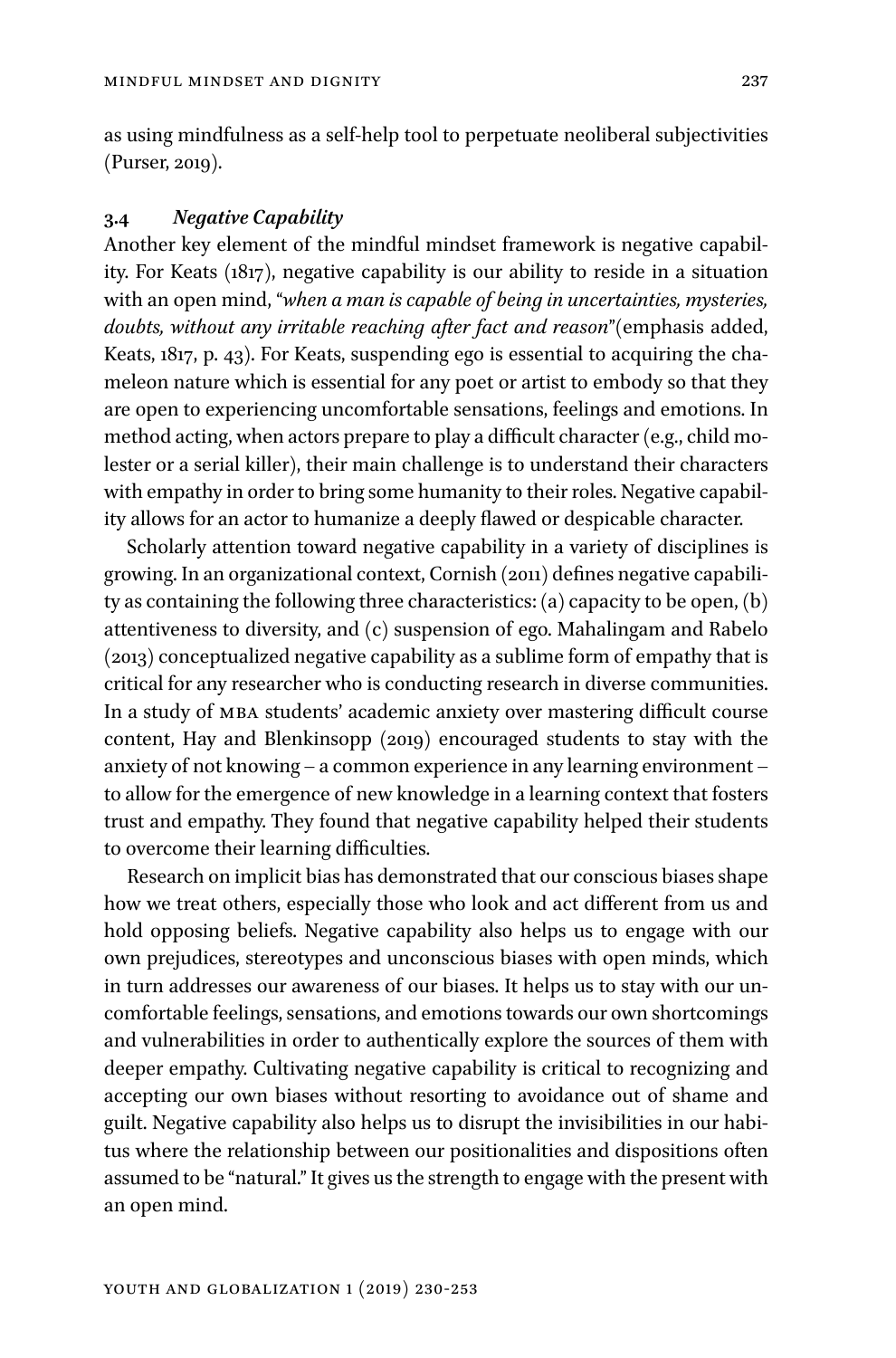#### **3.5** *Cultural Humility*

Humility has been an object of inquiry in moral philosophy and in theology. For example, Aquinas thought that humility is primarily theological and not social ([Keys, 2003\)](#page-20-5). In contrast to this perspective, there is a growing body of research in social sciences and organizational studies that examine the vital role of humility in the context of our social interactions (See for a review, [Tang](#page-22-6)[ney, 2000\)](#page-22-6). Drawing from the reflexive turn in social sciences and public policy, [Yanow \(2009\)](#page-23-2) proposes a passionate humility framework based on the "existentialist principle of engaging with others as persons, not as objects (p. 588)." Nielsen, Marrone and Slay (2010) explored the role of humility in the development of charismatic leaders. They define humility as "a desirable personal quality reflecting the willingness to understand the self (identities, strengths, limitations), combined with perspective in the self's relationships with others (i.e., one is not the center of the universe  $(p, 34)$  which is a binding factor between the charismatic leaders and their followers.

Tervalan and Murray-Garcia (1998) developed the concept of *cultural humility* which "incorporates a lifelong commitment to self-evaluation and critique, to redressing the power imbalances in the physician patient dynamic, and to developing mutually beneficial and non-paternalistic partnerships with communities on behalf of individuals and defined populations (p. 123)." They propose the model as a critical response to the dominant model of cultural competence in the training of social workers, clinicians and healthcare workers. [Ortega and Faller \(2011\)](#page-21-6) argued that any helping profession, such as social work and disaster management, requires cultural humility and cultural sensitivity when working with people from diverse social and cultural backgrounds. In a review of literature on cultural humility, Foronda, Baptiste, Reinholdt & Ousman (2016) identified cultural humility as a lifelong learning process with the following five characteristics: (a) supportive interaction; (b) egoless; (c) openness; (d) self-awareness; (e) self-reflection and critique. For Foronda et al., these characteristics of cultural humility need to be combined with a deeper awareness of power imbalances and diversity.

According to [Ortega and Faller \(2011\)](#page-21-6), "a cultural humility approach advocates for incorporating a multicultural and intersectional understanding and analysis to improve practice, since together these concepts draw attention to the diversity of the whole person, to power differences in relationships (especially between workers and families), to different past and present life experiences including micro-aggressions and to potential resources or gaps (Ortega & Faller, 2011 p. 32)." Their cultural humility perspective is premised upon the notion that our lives are interconnected with a realization of the effect of our privileges on our beliefs and practices. Cultural humility is a critical feature of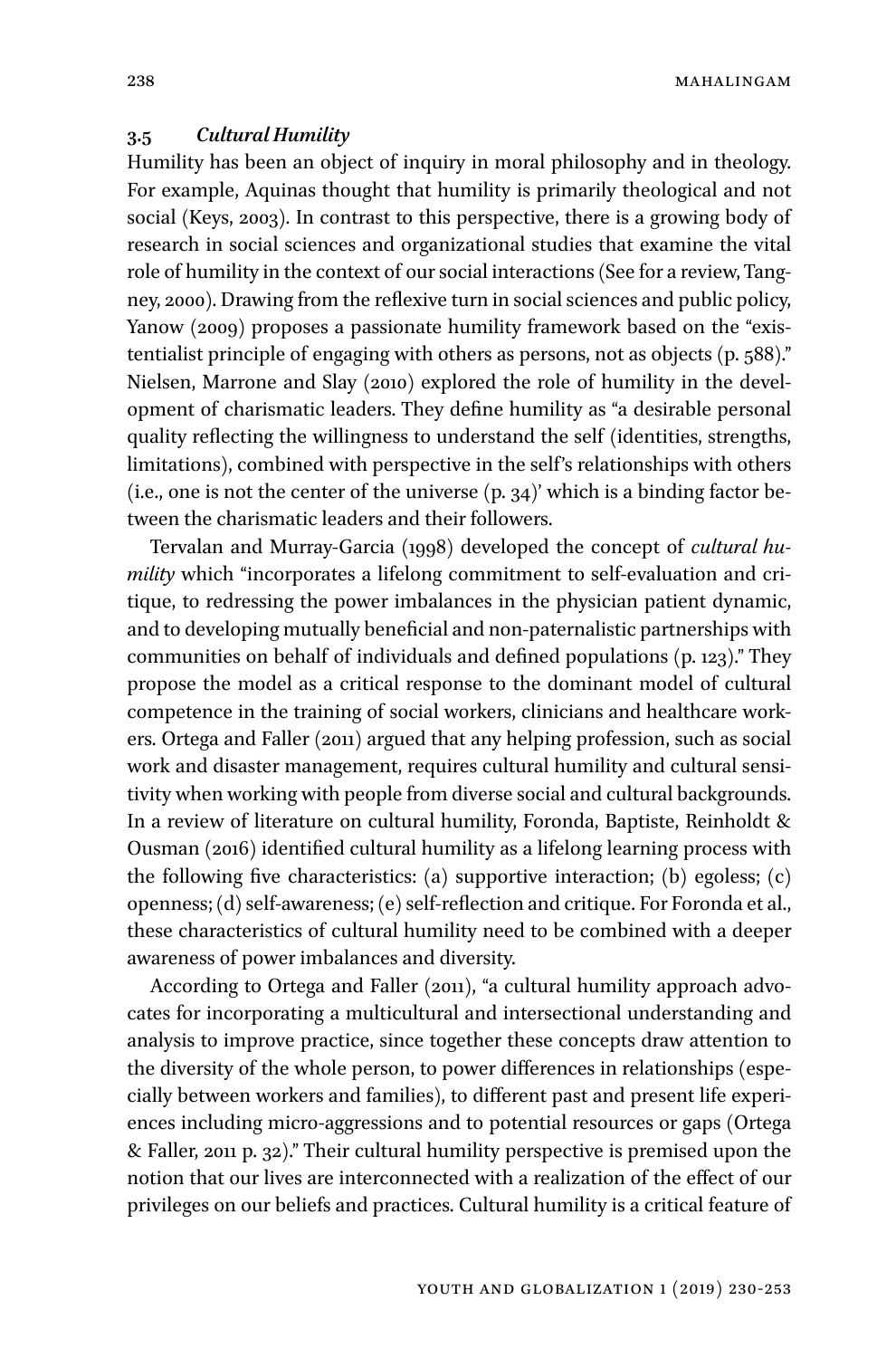mindful mindset because of its emphasis on intersectional awareness of power imbalances, suspension of ego and an awareness that we may not be fully aware (also see [Velott and Forté, 2019](#page-22-7)).

## **3.6** *Wonder*

Wonder is a key ingredient in revitalizing our life goals and aspirations. Wonder is conceptualized in a myriad of ways as a central feature of our aesthetic sensibilities, as something that unfolds in a moment of stillness and suspension of preconceived notion as in the creative process (Merleau-Ponty, 1962), as something captures our fascination ([Hansen, 2012\)](#page-20-6), or experiencing the miracle of seeing something miraculous in the familiar [\(Wittgenstein, 1965\)](#page-23-3). Wonder has garnered a lot of academic interest in recent years. Nussbaum argues that wonder and awe are distinct. For Nussbaum, wonder is "outward-moving, exuberant," whereas awe is more associated with "bending, or making oneself small. In wonder I want to leap and run, in awe to kneel." ([Nussbaum, 2001,](#page-21-7) p. 54 cited in Carlsen & Sanderlands, 2015)." There are at least two distinct conceptualizations of wonder: (a) wonder as an exuberant openness: (b) wonder as a transformative passion.

Wonder is viewed as an *exuberant openness* toward mysteries and the unknown (Carlsen & Sanderlands, 2015). In an excellent review of research on wonder in organizational research, Carlsen & Sanderlands (2015) identify four moments of wonder in organizational context: (a) arousal; (b) expansion; (c) immersion; (d) explanation. These four moments capture the process of deeper engagement with something that seizes our attention and curiosity. According to Carlsen & Sanderlands (2015), meaningful engagement with wonder as an inquisitive inquiry requires several characteristics – openness, deeper engagement with curiosity, emphatic connection to the uniqueness of the other and ability to notice and integrate emergent ideas triggered by wonder. Without cultivating these characteristics, wonder may become a shallow curiosity or a miracle.

Wonder draws the attention of sexuality theorists to study differences. Drawing on critical feminist theory, La [Caze \(2002\)](#page-20-7) views wonder as a surprise when encountering someone who is different. Initial surprise leads to an appreciative and respectful curiosity. Wonder is an engaged inquiry triggered by curiosity. It is an intersubjective process; while encountering the other who are different, wonder leads to a progression towards understanding the other. I view wonder as a transformative passion. For example, if I wonder why some of my female colleagues are making less money than me while doing the same work, that awareness—which was originally triggered by the surprising fact could lead to proactive engagement to transform the structures that perpetuate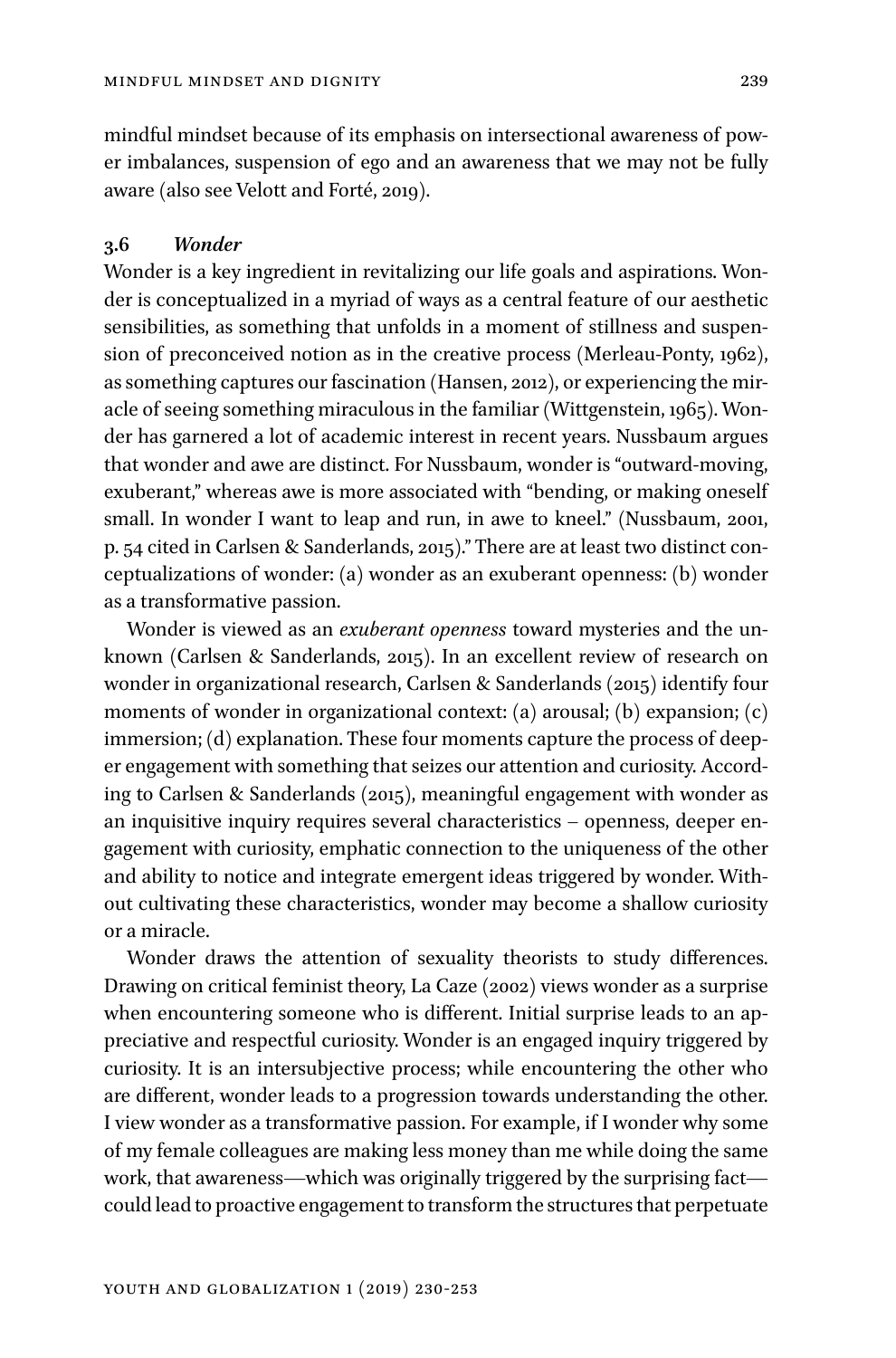these inequalities in solidarity with my female colleagues. Wonder is a key feature of a beginner's mind to be open and creatively engage with the present, with nature and with others. Wonder can be a source of sympathetic joy because it evokes exuberance. Lastly, wonder as a transformative passion also evokes compassion that triggers action.

#### **3.7** *Generosity*

Generosity is a valued virtue in all religions, especially in Buddhism, because of the interdependent nature of our lives. Its established role in our society can be understood simply by tracking the number of calls people receive from charities seeking donations during holiday times. Yet, research on generosity is still in its early stage. Often generosity is studied as an outcome of an intervention (e.g., are people generous after participating in a compassion intervention?) or predictor of happiness. For example, when people buy gifts for someone, they feel happier than when they buy a gift for themselves. Drawing on Arthur Frank's (2004) influential work on generosity in patient care, [Arber](#page-19-5) [and Gallagher \(2009\)](#page-19-5) call for the study of generosity of spirit. [Kupfer \(1998\)](#page-20-8) defines the generosity of spirit as generous acts that involve our thinking, feeling and emotions. Generosity shapes the moral imagination of our narratives of care ([Frank, 2004](#page-19-6)). Borrowing [Wallace's \(1978\)](#page-23-4) discussion on generosity, I view generosity as our ability to help while keeping the self-worth of the recipient of our kindness intact. I have identified six different kinds of generosities we may encounter in our lives: (a) material generosity; (b) intellectual generosity; (c) emotional generosity; (d) generous mindedness; (e) generous heartedness; (f) jinpa or vulnerable generosity.

Material or economic generosity is the most valorized and most studied forms of generosity. Acts of material generosity also require the givers to value what they give ([Kupfer, 1998](#page-20-8)). Emotional generosity refers to our generous acts that involve providing emotional support to someone who is in distress or going through a difficult time. For example, if a friend takes time to console me and offer emotional support after I confess I am undergoing hardship, I need to acknowledge her emotional generosity. Intellectual generosity is when we receive intellectual support, such as the support we might receive in a team project where generous feedback from peers or friends or mentors propels our thinking in a new direction that we did not think before. Intellectual generosity also provides us a new way of thinking about a problem we have been struggling with or gotten stuck on.

[Wallace \(1978\)](#page-23-4) distinguishes between two kinds of generosity: generous mindedness and generous heartedness. Generous mindedness refers to our capacity to see merit in others when others do not see it ([Kupfer, 1998\)](#page-20-8). For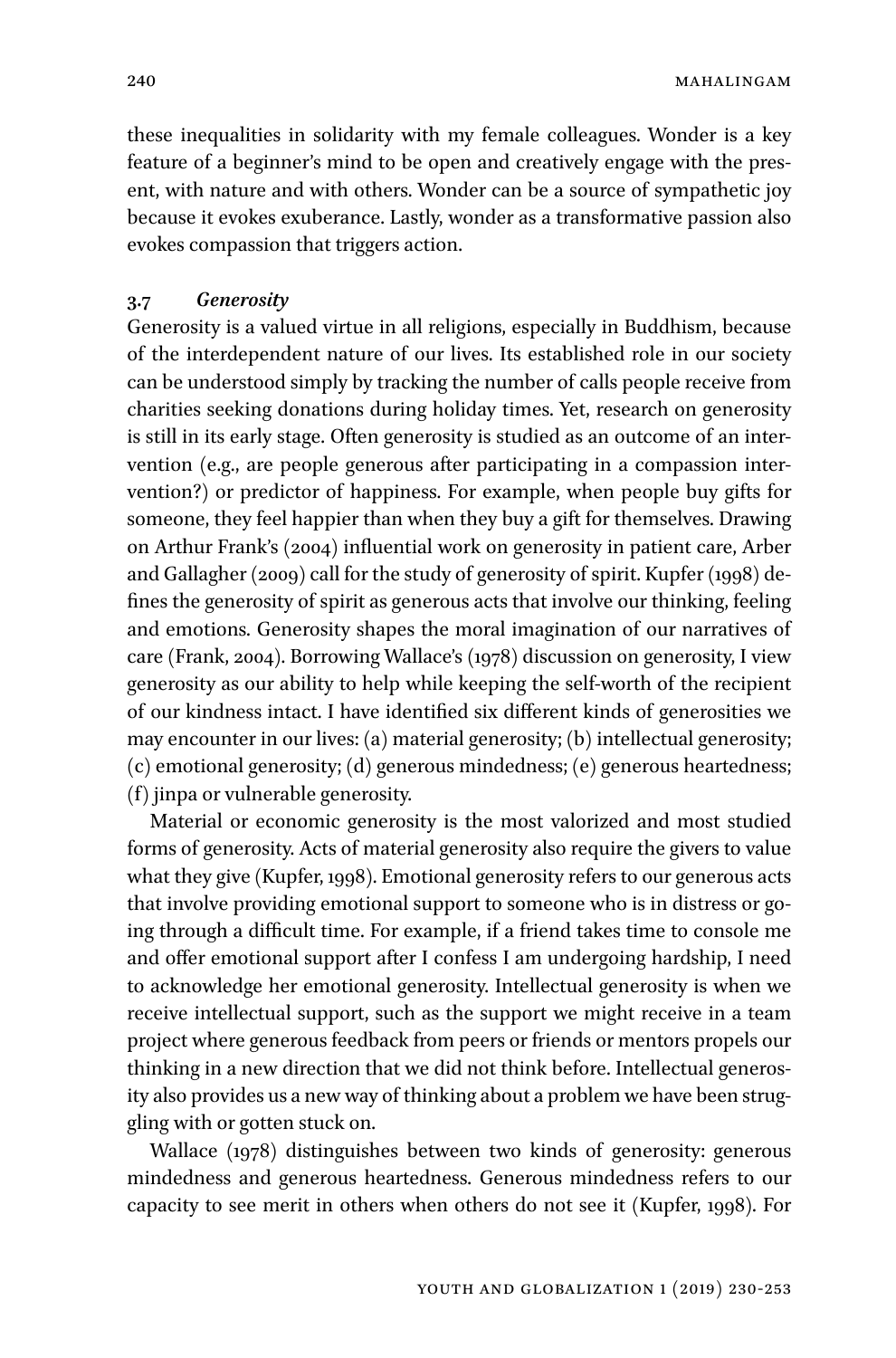example, a nurse may bring a nuanced perspective on the evaluation of an intern when others only see her failures in one particular context ([Arber & Galla](#page-19-5)[gher, 2009](#page-19-5)). Generous mindedness reflects giving a second chance to someone or the benefit of doubt to the recipient. Wallace defines generous heartedness as our capacity to forgive trespasses against us. Our ability to let go of "resentments and relinquishing claims against others can be generous heartedness only if it comes from a source of goodwill or compassion ([Kupfer, 1998](#page-20-8), p. 360)." Thus, generous mindedness refers to our capacity to be generous in identifying the uniqueness in others that may give them a chance to succeed. Generous heartedness refers to our capacity to forgive those who do not deserve our forgiveness.

Jinpa is a Tibetan term for vulnerable generosity ([Carroll, 2007\)](#page-19-7). To the popular imagination, vulnerability is not a desirable trait for a leader to possess. However, Carroll argues that being vulnerable makes a leader stronger because he/she signals their intent to be open to entertain new ideas. Such vulnerability reveals a kind of generosity that connects the leaders with their teams. Jinpa provides a refreshing look at the paradoxical yet powerful relationship between vulnerability and generosity in which the giver generously shares his vulnerability while receiving compassion and support from the recipients of Jinpa. The reversal of the relationship between giver and receiver in the dialogical nature of this relationship makes Jinpa a unique kind of generosity.

In sum, mindful mindset provides an interdisciplinary framework to cultivate mindfulness that deepens our connection to others. The seven features of mindfulness are interrelated and work synergistically. Compassion and sympathetic joy help to respond to others' sufferings and accomplishments respectively. Situated intersectional awareness help us to be aware of our own privileges and marginalities associated with our intersecting identities and enable us to connect to others by situated imagination. Negative capability provides the necessary tools to stay with difficult, uncomfortable emotions and our shortcomings without judgment. It helps us to cultivate a non-judgmental self-reflective process. Cultural humility helps us to understand and learn from others with openness and egoless reflection. Wonder is a transformative passion that helps us to actively engage with surprise or curiosity to fully explore its transformative potential of understanding self and others. Compassion and humility are essential constituents of generous acts. Noticing and acknowledging various kinds of generosities we witness or receive everyday will provide us with insights about the interdependent nature of our lives, which will help us feel more connected to our communities. Thus, the mindful mindset framework helps us to realize the goals of forming epistemological communities as proposed by Yuval-Davis. Mindful mindset provides the tools to enable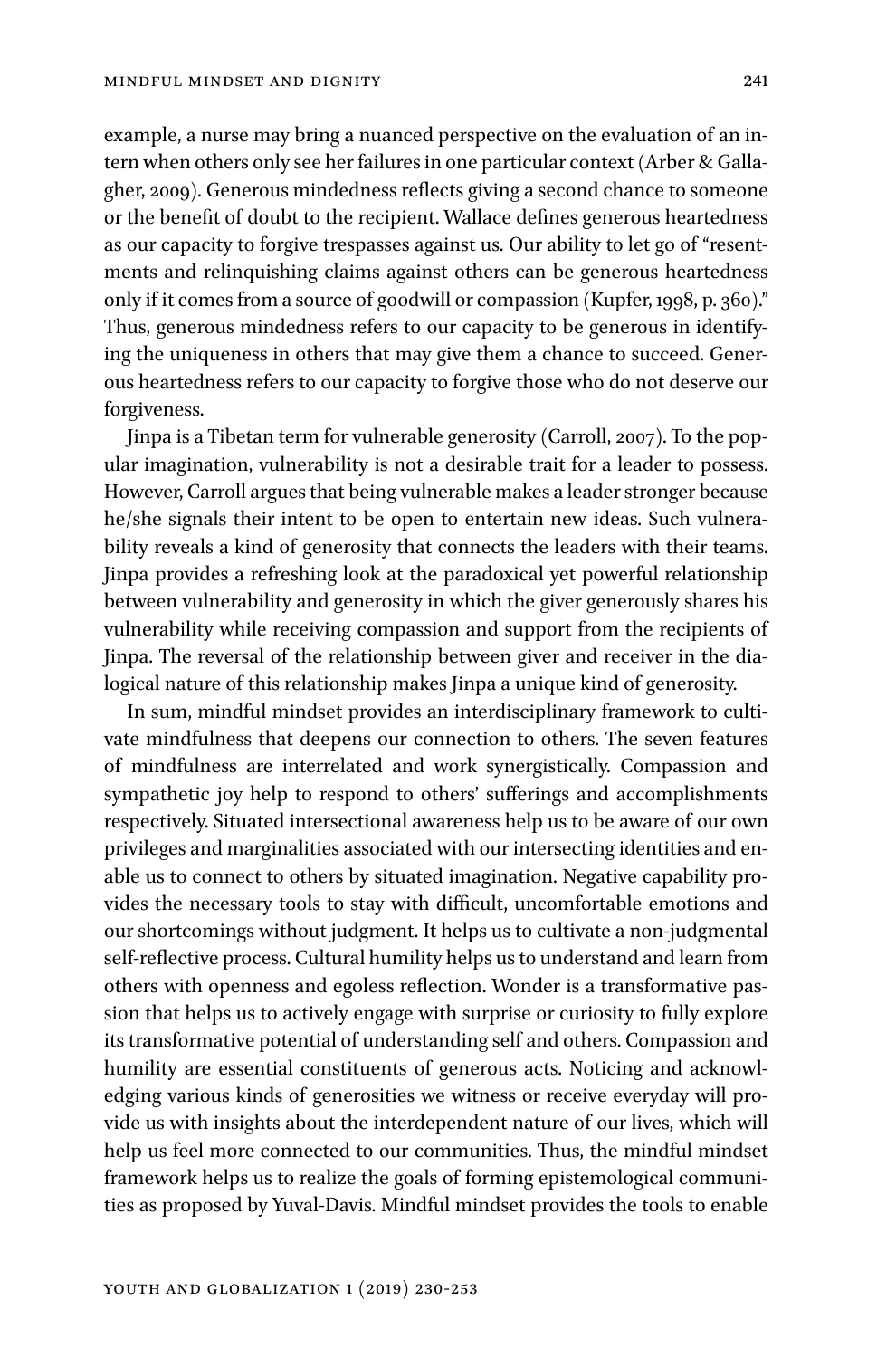"rooting," "shifting" and imagination to transform our understanding of power, privilege, oppression and inequalities.

# **4 Mindful Mindset and Dignity**

Several critical mindfulness researchers have commented on mindfulness for its lack of engagement with social issues. [Purser \(2019\)](#page-22-4) has argued that mindfulness cannot be reduced to a self-help technique as a decontextualized individual construct. Without integrating an ethical core, mindfulness can become a tool of neoliberalism where mindfulness becomes a tool for stress management to optimize workers' productivity without ethically engaging with the corporate policies that adversely affect the environment, workers' lives, climate change and sustainability ([Purser, 2019](#page-22-4)). Several corrections have been offered by Buddhist scholars by reaffirming the Buddhist roots of mindfulness while drawing inspirations from radical critical theory, social justice, feminist theory, contemplative studies and social and ecological activism (for a review, see [Ng & Walsh, 2019\)](#page-21-0). In that spirit, I draw inspiration from research on dignity to provide an analytical rubric for praxis for mindful mindset in everyday context. By integrating mindful mindset and dignity, I anchor dignity as a fulcrum of mindful engagement with our everyday lives that is ethical, transformative and sustainable. Dignity provides a much needed theoretical gravitas, everyday accountability and veracity for an engaged and mindful life. In the following sections, I will provide a brief overview on existing research on dignity before outlining the concept of dignity as an embodied praxis.

#### **4.1** *Dignity*

Dignity has been studied extensively by a variety of disciplines [\(Rosen, 2012\)](#page-22-8). Three strands of research account for the major trends in dignity research. Dignity is studied by human rights scholars and moral philosophers on whether it is an inalienable birthright as human beings (see [Hicks, 2013](#page-20-9) for a review). Dignity in healthcare settings, especially in nursing, is also a major topic of research (Nordenfelt, 2004). Labor and organizational sociologists have explored the concept of dignity in relation to labor and work (e.g., Bolton; Hodson).

Dignity is viewed as a birthright of being human by many human rights scholars [\(Hicks, 2013](#page-20-9)). [Hicks \(2013\)](#page-20-9) provides a comprehensive rubric for dignity for conflict resolution and argues that we cannot treat a "human as a *means* for something else ([Egonsson, 1998](#page-19-8), p. 101)." Although there are some objections to viewing dignity as a birthright among legal scholars (see for a review, [Waldron,](#page-23-5)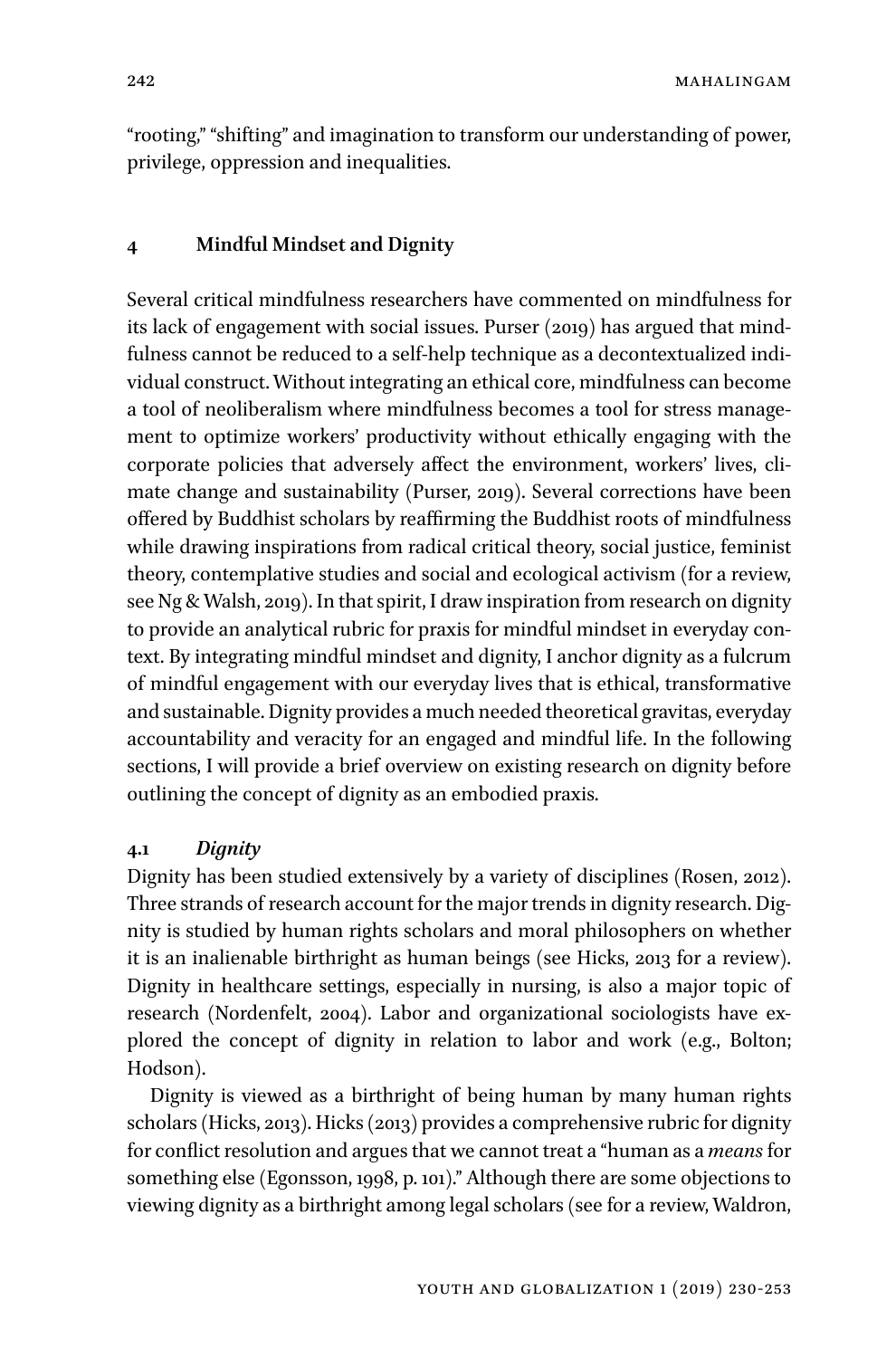[2015\)](#page-23-5), Waldron makes a case for dignity by distinguishing between dignity as a ground of rights and dignity as a content of rights.

On the one hand, we are told that human rights "derive from the inherent dignity of the human person. On the other hand, it is said to have a right to be protected against "degrading treatment and "outrages on personal dignity." Dignity is what some of our rights are rights to; but dignity is also what grounds all our rights [\(Waldron, 2015,](#page-23-5) p. 17).

Reviewing research on dignity in the nursing and caregiving contexts, [Norden](#page-21-8)[felt \(2004\)](#page-21-8) identified four concepts of dignity: (a) dignity as merit; (b) dignity as moral stature (i.e., dignity tied to self-respect; (c) dignity of Identity (e.g., aging, illness related identities); (d) human dignity. Using qualitative interviews, [Jacobson \(2009\)](#page-20-10) explored the phenomenology of dignity violations. She identified that a position of vulnerability and a position of antipathy combined in a context of harsh circumstances and an order of inequality together contribute to dignity violations. For example, in the hospital, patients feel vulnerable and if the healthcare providers are indifferent to the sufferings of the patients, then such conditions are conducive for dignity violations.

Based on his work on labor and dignity, [Hodson \(2001\)](#page-20-11) identified four factors that diminish dignity in workplace: (a) mismanagement and abuse; (b) overwork; (c) limits on autonomy; (d) contradictions of employee involvement. These four factors contribute to oppressive working conditions where workers lack the capacity to be proud of their labor and capacity to earn their dignity. [Bolton \(2007\)](#page-19-9) distinguished between dignity *in* work and dignity *at* work. Dignity in work refers to "respectable and meaningful work with social esteem and responsible autonomy," whereas dignity at work refers to "equitable and respectful and healthy working conditions where workers have opportunity to enjoy and cultivate dignity." Lucas, Kang and Li (2013) show that dignity injuries in the workplace often reproduce "regimes of inequalities" ([Acker, 2006](#page-19-10)). [Lucas \(2015\)](#page-20-12) distinguished between human dignity and workplace dignity. According to Lucas, workplace dignity has three core components. Inherent dignity refers to respectful workplace interactions. Earned dignity refers to communications that recognize competence and positive contributions. Remediated dignity refers to institutional practices that mask the transactional and unequal nature of work.

These interdisciplinary perspectives highlight dignity as an inherent quality of being human and the social aspects of dignity to call our attention to dignity injuries and violations. For my specific theoretical focus, I view dignity as an *embodied praxis* with three elements: (a) personal; (b) intersubjective and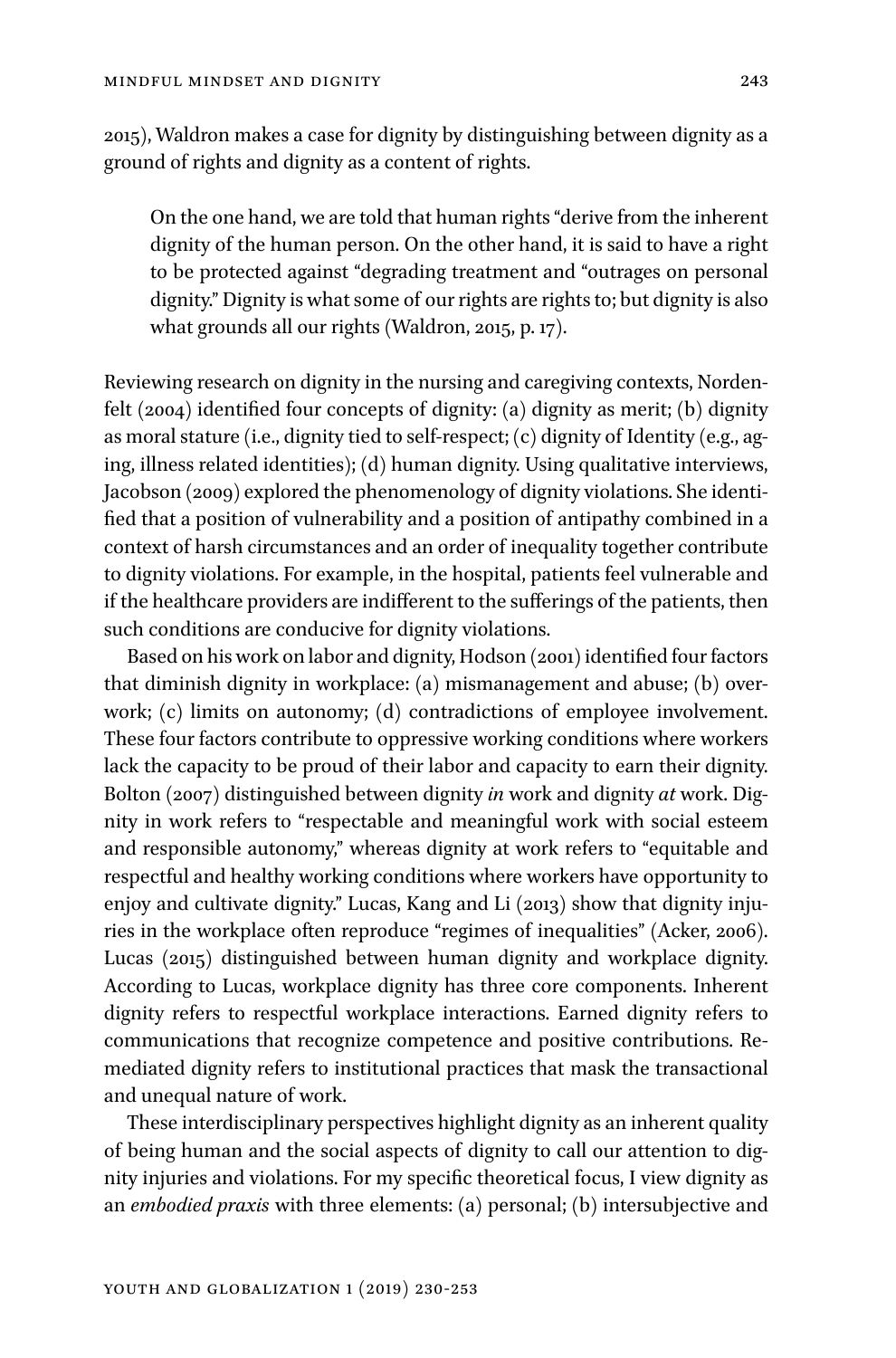(c) processual. Personal dignity is not merely our inherited quality; it is also performative, such that how we carry ourselves has an aesthetic quality imbued with grace. According to [Home \(2005\)](#page-20-2) an eighteenth-century British philosopher, "to behave with dignity, and to refrain from all mean actions, is felt to be, not a virtue only, but a duty; it is a duty every man owes to himself. By acting in that manner, he attracts love and esteem: by acting meanly, or below himself, he is disapproved and contemned (p. 246)." Another 18th century playwright [Schiller \(2005\)](#page-22-9) calls grace as "the expression of a beautiful soul and dignity as the expression of a superior mentality (p. 154)." Thus, personal dignity not only recognizes the inherent human dignity but also the responsibility to behave with dignity.

The intersubjective dignity refers to the social aspects of dignity ([Jacob](#page-20-10)[son, 2009\)](#page-20-10). Our interactions with others in various social spheres (e.g., family, peers, school and work) should be respectful with a strong commitment to consciously recognize the invisible labor (e.g., janitors, see [Mahalingam, Jag](#page-22-10)[annathan & Patturaj, 2019; Rabelo & Mahalingam, 2019](#page-22-10)), invisible identities (e.g., invisible disabilities) and invisible sufferings. Within the mindful mindset framework, such commitment will emanate from compassion, situated intersectional awareness and wonder. Recognizing the interdependent nature of our lives also makes us appreciate the fact that our everyday existence is possible because of the generosities of so many people and ranges from familial to ecological contexts.

Processual dignity refers to our commitment to maintain dignity cultures around us whether it is a classroom, workplace, public place or family. Taken for granted assumptions about certain institutional or organizational practices that perpetuate dignity injuries and dignity violations should be reexamined. [Jacobson \(2009\)](#page-20-10) offers several suggestions to promote dignity at the individual and organizational level. A position of confidence, a position of compassion combined with solidarity and humane circumstances and justice will promote dignity in workplace. Being open and noticing practices around us that cause dignity injuries in our habitus is an important reflective step that is integral part of mindful mindset.

#### **5 Mindful Mindset, Interconnectedness and Dignity**

My overarching theoretical framework that integrates mindful mindset, interconnectedness and dignity is represented in [Figure 1](#page-15-0). Cultivating mindful a mindset will interconnectedness that will subsequently promote dignity at all three levels. The seven features of mindful mindset will help us to lead an engaged life in which dignity as an embodied practice vitalizes our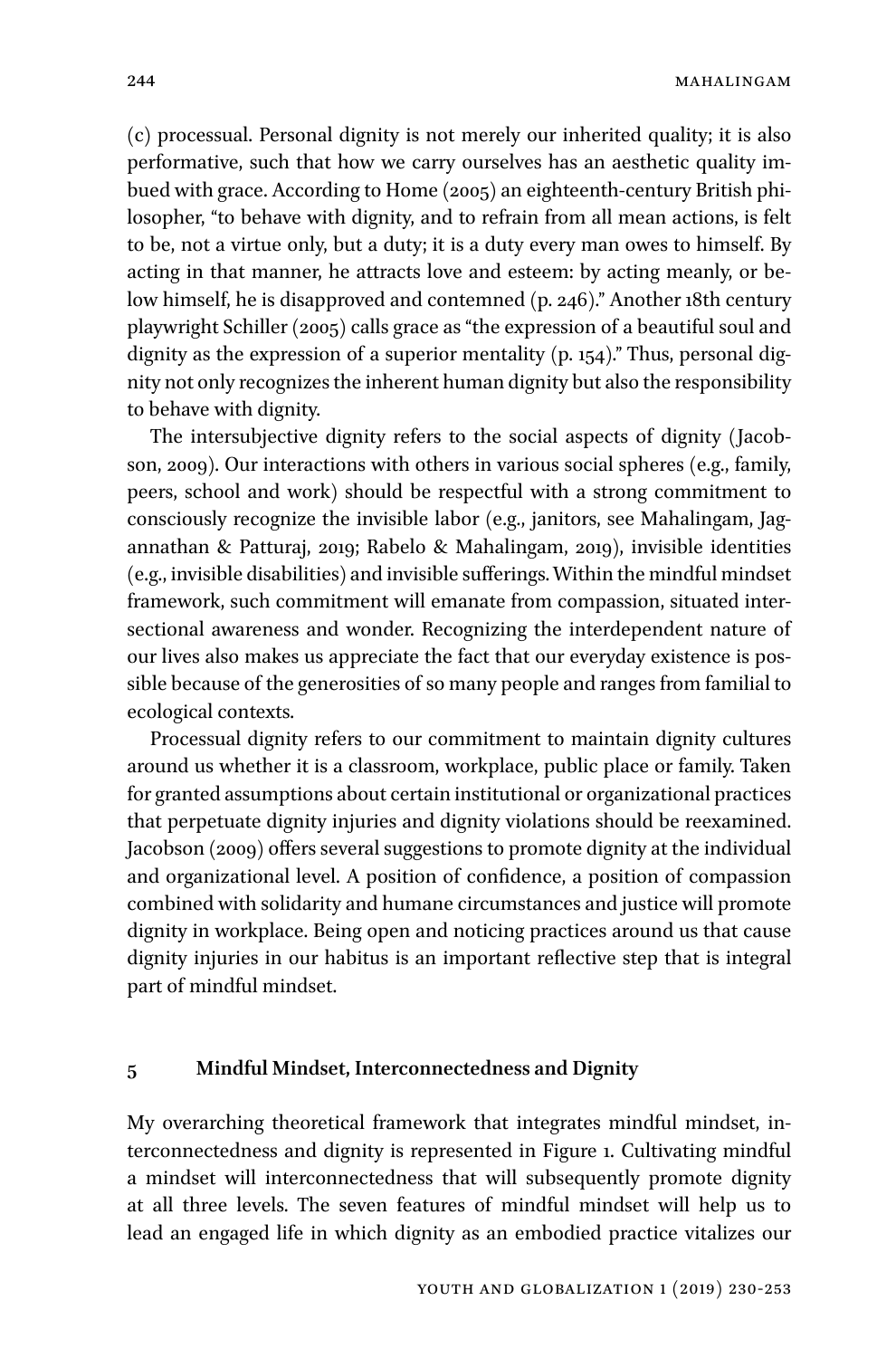<span id="page-15-0"></span>

FIGURE 1 Mindful Mindset, Interconnectedness and Dignity

commitment to personal and social change. Mindful mindset will also foster connectedness at three levels: (a) intrasectional level; (b) intersectional level; (c) ecological level. At the *intrasectional* level, mindfulness meditation practices and negative capability help us to become aware of the transient nature of our thoughts, emotions and sensations. Negative capability helps us to stay

youth and globalization 1 (2019) 230-253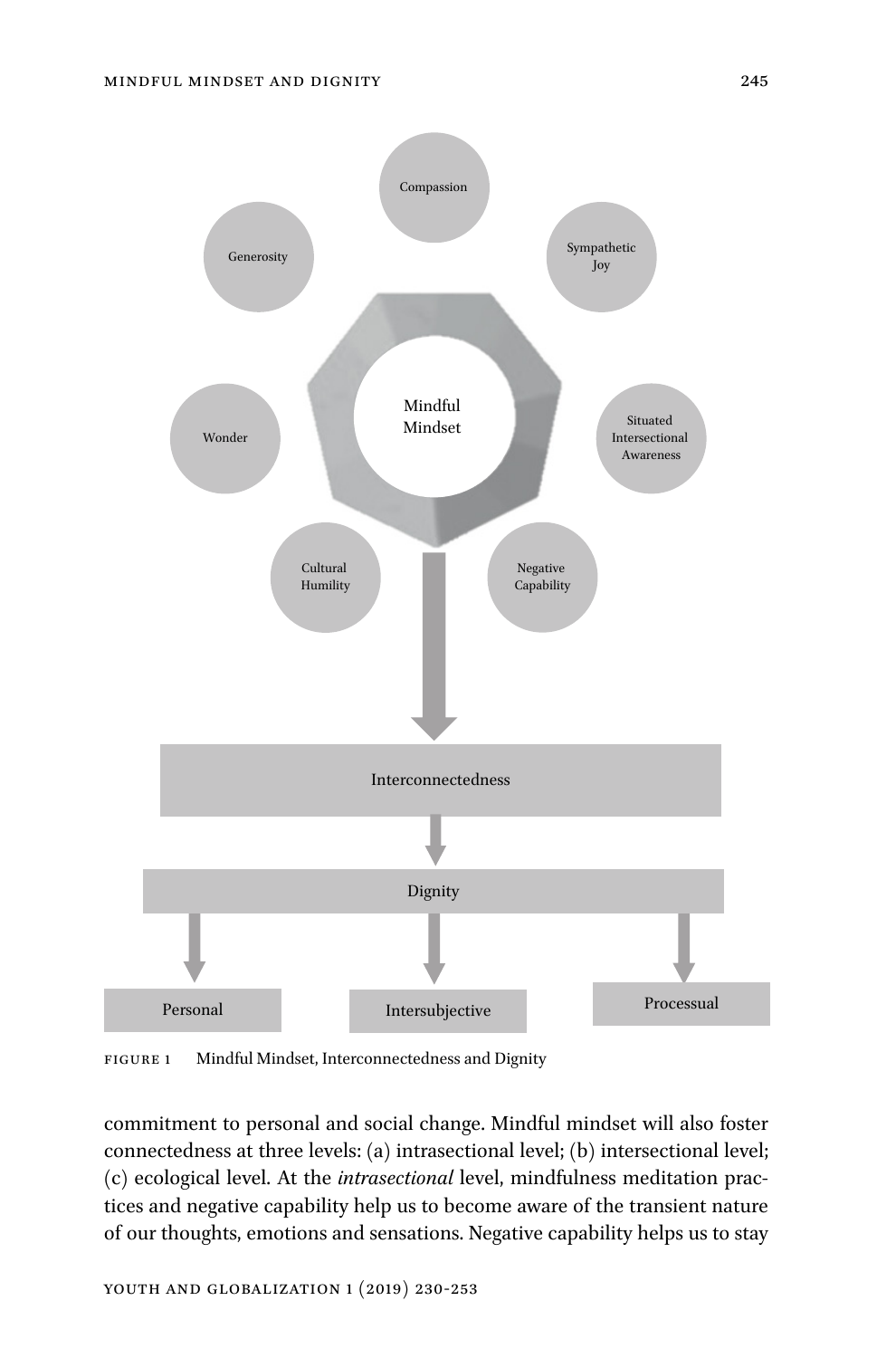with difficult emotions and our own shortcomings. At the intersectional level, mindful mindset provides us tools to engage with those who embody different identities from our own. Cultivating situated intersectional awareness, such as rooting and shifting, compassion, wonder, generosity and cultural humility will strengthen our social connections. At the ecological level, cultivating wonder and situated intersectional awareness will expand our commitment to nature a commitment for sustainable living. Ecological connectedness will also make become aware of the ecological disparities that disproportionately affect marginalized communities undermining their right for a dignified life. Wenders and Zounazi (2013) call for an ecological state of mind where the self is viewed as the extension of nature which is central to Japanese cultural sensibilities.

One of the major philosophical and aesthetic concerns among Japanese intellectuals has been the phenomenal world and ontological experience of nature [\(Nakamura, 1997;](#page-21-9) [Shaner, 1989\)](#page-22-11). Since nature is considered to be ontologically equal to human beings, humans are not set apart in any other way from the processes of nature. Nature is thus a site or source of spiritual experience, and aesthetic expression is considered to be a manifestation of one's encounter with, immersion in and experience of nature.

# **5.1** *Cultivating Mindful Mindset: a Holistic Approach*

Mindfulness interventions include a variety of techniques that range from meditation to narratives and a wide range of contemplative practices. I suggest a holistic approach integrating a variety of mindfulness meditations and contemplative practices. For example, Mahalingam & Rabelo (2018) studied the impact of a holistic mindfulness curriculum in a group of college students. The participants learned six different meditation techniques: (a) breath meditation; (b) emotion meditation; (c) eating meditation; (d) walking meditation; (e) body scan and (f) loving kindness. They practiced one meditation for 15 minutes for two days a week in class for six weeks. The participants' creativity scores significantly improved and their emotional suppression scores were significantly lower after the intervention. Students learned about negative capability and the transient nature of their emotional states.

Meditation practices, such as loving kindness meditation, foster compassion and interconnectedness. Contemplative journaling reflecting on various features of mindful mindset can also help students to increase their awareness. In my own teaching, students learn about the relationship between mindfulness and dignity. Understanding this relationship allows them to develop a vision for all three kinds of dignity, and to commit themselves to cultivating them. In addition to having discussions with their fellow classmates, students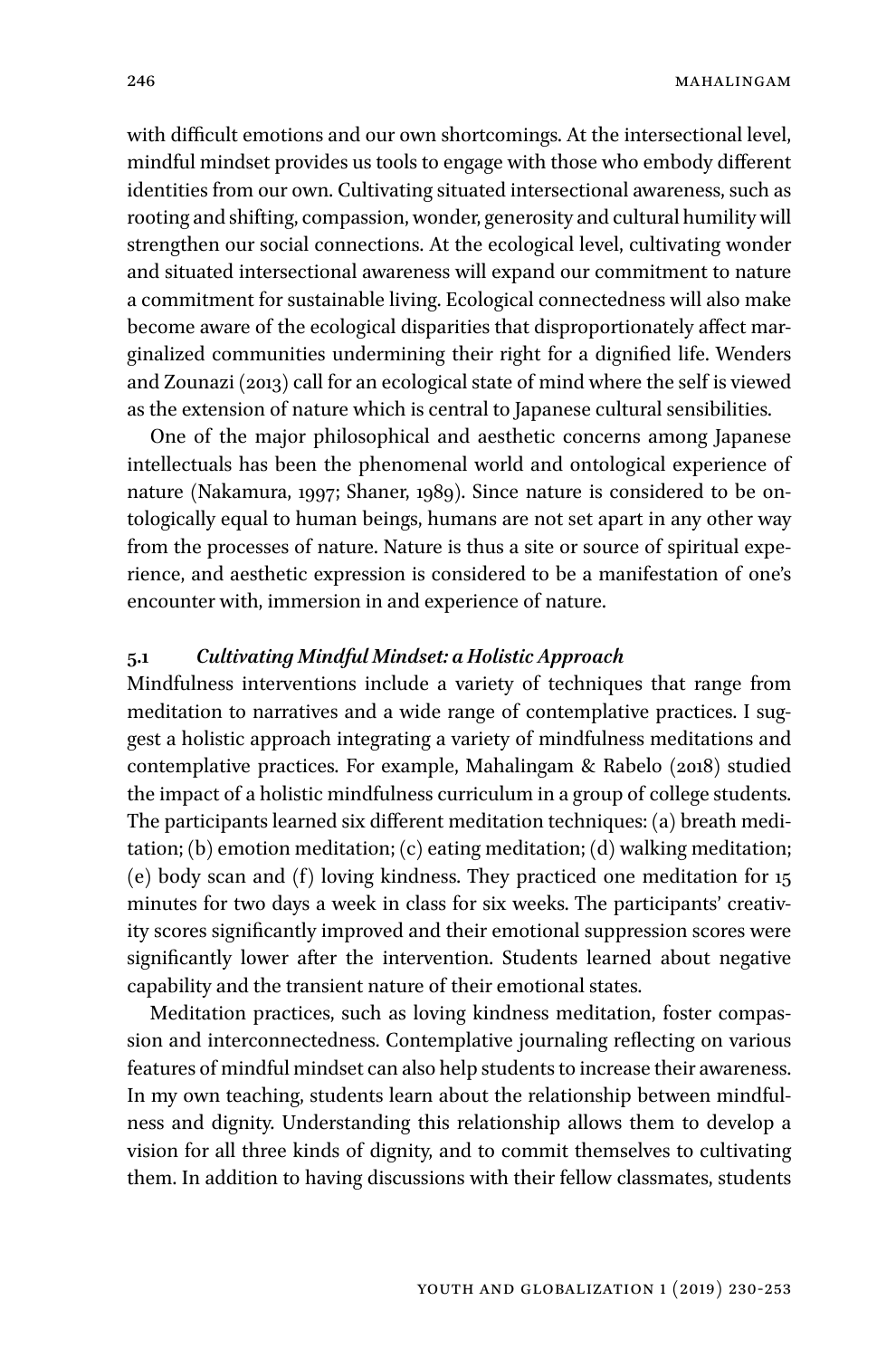journal their thoughts on developing their understandings of the seven features of mindful mindset.

Contemplative practices, such as painting and writing poetry, also help students to expand their ways of engaging with the present. When I use contemplative painting in my mindfulness course, students often were surprised how different modalities of being in the present (e.g., journaling vs. painting) shape their expressiveness. I also assign students to monitor different kinds of generosities around them. Such monitoring not only increased their awareness and gratitude to various generosities they receive and witness, but also motivated them to be more generous. A holistic approach combined with meditation practices, journaling, paining, poetry writing and taking nature walks all improved a sense of connection at the intrasectional, intersectional and ecological levels.

# **5.2** *Mindful Mindset, Dignity and Youth*

Mindful mindset may be beneficial to mitigate the adverse effects of hyperconnectivity. For example, mindful mindset and dignity will help young students to use their cell phones more mindfully. While mobile phones have improved social connections and facilitated newer forms of belonging to digital communities, excessive use of mobile phones also distracts students from being in the present. Mobile phones have become another portal to gratify various addictions ranging from pornography to gambling ([Billieux, 2012](#page-19-11)). Mindfulness interventions are effective to treat various addictions. Mindful mindset will help students to expand their sense of connectedness by strengthening their connections to the present and to their immediate communities. Deepened interconnectedness will promote a meaningful engagement with mobile technology.

Mindful mindset integrated with dignity as an embodied praxis will also help youth who are facing more uncertainties in a globalized neoliberal workplace. Precarious working conditions, such as involuntary part-time or fixedterm contractual jobs without any benefits leave youth who enter the labor market with lots of uncertainties [\(Kalleberg, 2009](#page-20-13); [Mills & Blossfeld, 2005](#page-21-10)). Such uncertainties affect youth engagement and goal setting (Tomasik & Silbereisen, 2012). Based on their study comparing youths from Poland and Germany who are coping with occupational uncertainties, Lechner, Tomasik & Silbereisen (2016) suggest interventions for increasing youth's capacity for goal engagement, such as providing information about labor markets and assisting youth with setting realistic goals. Mindful mindset will help students to enhance their capacity for goal engagement because mindful mindset will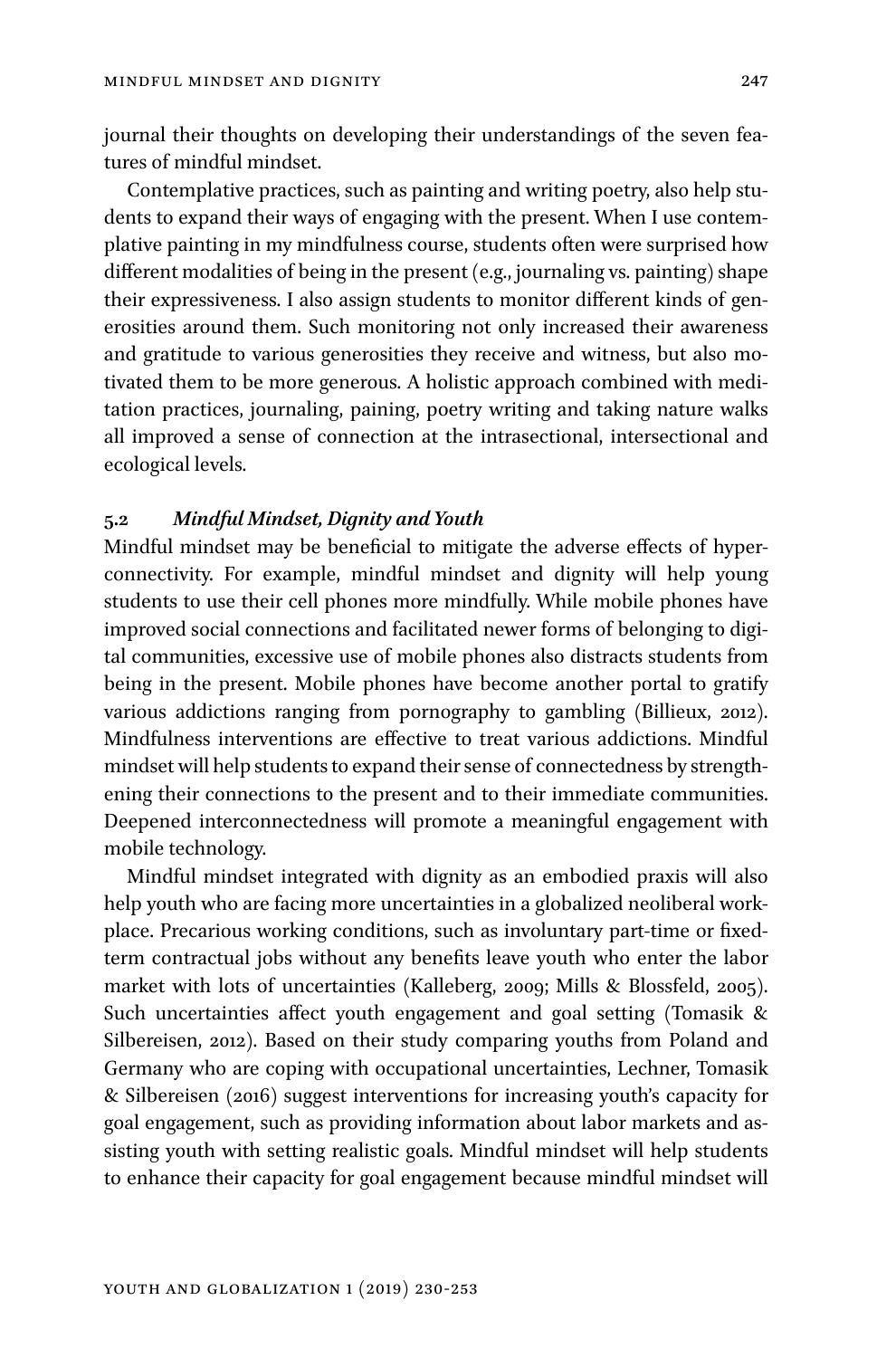improve their resilience and self-regulation. One situation in which engaged mindfulness may play an effective role in youth culture is in confronting inequalities in the workplace; youths who have cultivated mindful mindset with dignity as an embodied practice will combat indignities in a precarious workplace by demanding better working conditions that promote dignity for them and for their fellow employees. Dignity as an embodied praxis at the personal, intersubjective and processual levels will make youth accountable to treat their fellow employees, especially immigrants, refugees and people with disabilities and other minorities, with dignity. It will also raise their consciousness to work in solidarity with labor and social movements that demand dignity in workplace to improve the lives of workers and for a sustainable world in our globalized neoliberal times ([Chun, 2012](#page-19-12)).

# **6 Conclusions**

Paradoxically, one of the major challenges for young people is a growing sense of disconnect from the present because of their hyper-connected world. Cultivating mindful awareness will help them to strengthen connection to the present with an increased awareness of the transient nature of their emotions, thoughts and sensations. My proposed mindful mindset framework has seven features. Compassion and sympathetic joy will help them empathize with others' sufferings as well as happiness. Situated awareness will help them to become aware of their own privileges and marginalities with a goal to understand and act in solidarity with those who are underprivileged due social, political or ecological disparities. Dignity as an embodied praxis demands the mindful engagement with the world by promoting dignity at the personal, intersubjective and processual levels. My holistic framework on mindfulness addresses many criticisms of using mindfulness just as a self-enhancement tool. While my framework retains the usefulness of mindfulness practices that improves self-awareness and cultivate compassion, it also integrates critical mindfulness perspectives foregrounding intersectionality and dignity to ground mindfulness practices with a commitment to combat exploitation and systemic inequalities and to improve personal *and* collective well-being.

#### **Acknowledgements**

I sincerely thank Prof. Hiro Saito, the Special Issue editor and the two anonymous reviewers for their constructive feedback on the earlier draft of the paper.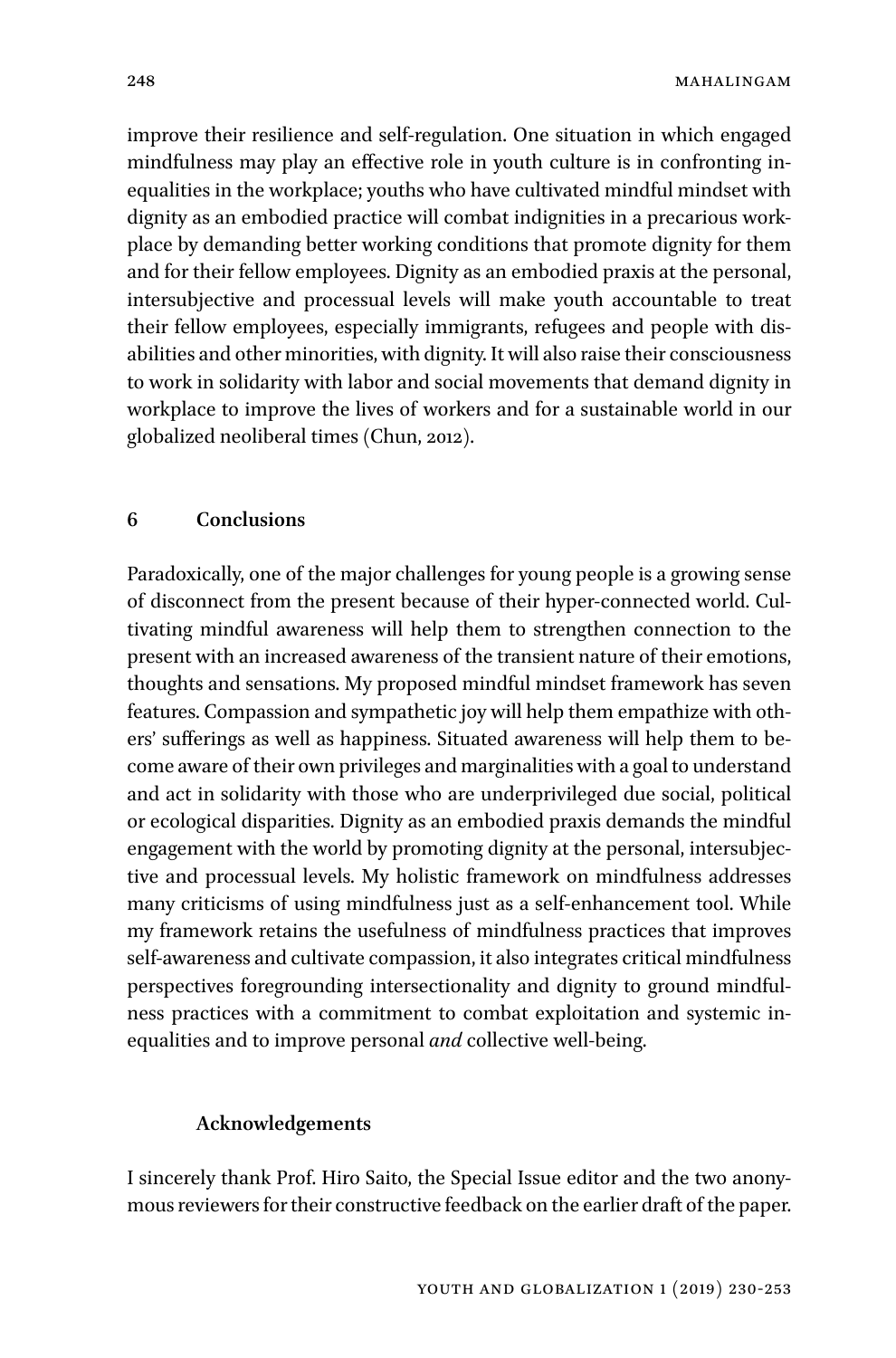# **References**

- <span id="page-19-10"></span>Acker, J. (2006). Inequality regimes: Gender, class, and race in organizations. *Gender & society* 20(4), pp. 441–464.
- <span id="page-19-5"></span>Arber, A., & Gallagher, A. (2009). Generosity and the moral imagination in the practice of teamwork. *Nursing ethics* 16(6), pp. 775–785.
- <span id="page-19-11"></span>Billieux, J. (2012). Problematic use of the mobile phone: A literature review and a pathways model. *Current Psychiatry Reviews* 8, pp. 299–307.
- <span id="page-19-9"></span>Bolton, S. C. (2007). Dignity *in* and *at* work: Why it matters? In: S. C. Bolton, eds, *Dimensions of dignity at work*, Oxford: Elsevier, pp. 1–16.
- Carlsen, A., & Sandelands, L. (2015). First passion: Wonder in organizational inquiry. *Management Learning* 46(4), pp. 373–390.
- <span id="page-19-7"></span>Carroll, M. (2007). *The mindful leader*. Boston: Trumpeter.
- Cho, S., Crenshaw, K., & McCall, L. (2013). Toward a field of intersectionality studies: Theory, applications, and praxis. *Signs* 38(4), pp. 785–810.
- <span id="page-19-12"></span>Chun, J. J. (2012). The power of the powerless: New schemas and resources for organizing workers in neoliberal times. In: A. Suzuki, ed, *Cross-national comparisons of social movement unionism: Diversities of labour movement revitalization in Japan, Korea and the United States*, Bern, Switzerland: Peter Lang, pp*.* 37–59.
- <span id="page-19-3"></span>Cole, E. R. (2009). Intersectionality and research in psychology. *American Psychologist* 64(3), pp. 170–180.
- <span id="page-19-4"></span>Cornish, S. (2011). Negative capability and social work: Insights from Keats, Bion and business. *Journal of Social Work Practice* 25(02), pp. 135–148.
- <span id="page-19-2"></span>Crenshaw, K. W. (1995). Mapping the margins: Intersectionality, identity politics, and violence against women of color. In: K.W. Crenshaw, N. Gotanda, G. Peller, & K. Thomas, eds, *Critical race theory: The key writings that formed the movement*, New York: New Press, pp. 359–383.
- <span id="page-19-8"></span>Egonsson, D. (1998). *Dimensions of dignity: the moral importance of being human*. Norwell, MA: Kluwer.
- Foronda, C., Baptiste, D. L., Reinholdt, M. M., & Ousman, K. (2016). Cultural humility: A concept analysis. *Journal of Transcultural Nursing* 27(3), pp. 210–217.
- <span id="page-19-6"></span>Frank, A. W. (2004). *The renewal of generosity: Illness, medicine, and how to live*. Chicago: University of Chicago Press.
- <span id="page-19-1"></span>Fredrickson B.L, Cohn M.A, Coffey K.A, Pek, J, Finkel S.M. (2009). Open hearts build lives: positive emotions, induced through loving-kindness meditation, build consequential personal resources. *Journal of Personality and Social Psychology* 95, pp. 1045–1062.
- <span id="page-19-0"></span>Galante, J., Galante, I., Bekkers, M. J., & Gallacher, J. (2014). Effect of kindness-based meditation on health and well-being: a systematic review and meta-analysis. *Journal of consulting and clinical psychology* 82(6), pp. 1101–1114.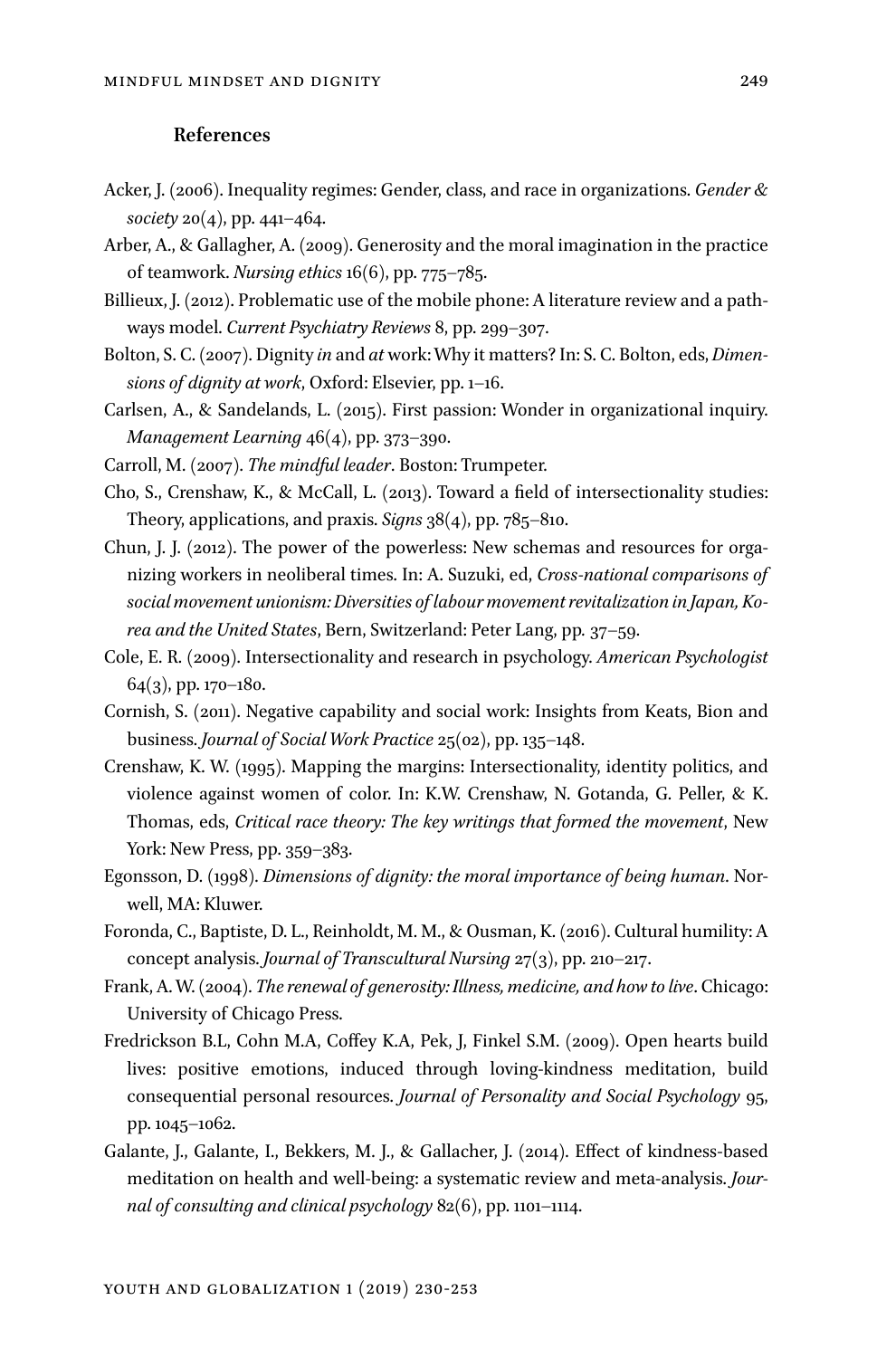Gilbert, P. (2009). *The compassionate mind*. Oakland, CA: New Harbinger.

- <span id="page-20-3"></span>Gilbert, P. & Tirch, D. (2009). Emotional memory: Mindfulness and compassion. In F. Didonna (Ed.). *Clinical Handbook of Mindfulness*, New York: Springer, pp. 99–110.
- <span id="page-20-1"></span>Hanh, T.N. (2000). *The wisdom of Thich Nhat Hanh*. New York: One Spirit.
- <span id="page-20-6"></span>Hansen FT (2012) One step further: The dance between poetic dwelling and socratic wonder in phenomenological research. *Indo-Pacific Journal of Phenomenology* 12(1), pp. 1–20.
- <span id="page-20-4"></span>Hay, A., & Blenkinsopp, J. (2019). Anxiety and human resource development: Possibilities for cultivating negative capability. *Human Resource Development Quarterly* 30(2), pp. 133–153.
- <span id="page-20-9"></span>Hicks, D. (2013). *Dignity: The essential role it plays in resolving conflict*. New Heaven, CT: Yale University Press.
- <span id="page-20-11"></span>Hodson, R. (2001). *Dignity at work*. Cambridge University Press.
- <span id="page-20-2"></span>Home, H. (2005). *Elements of criticism, vol.* 1.Indianapolis: Liberty Funds.
- <span id="page-20-10"></span>Jacobson, N. (2009). A taxonomy of dignity: a grounded theory study. *bmc International health and human rights* 9(1), pp. 3–12.
- <span id="page-20-13"></span>Kalleberg, A. L. (2009). Precarious work, insecure workers: Employment relations in transition. *American sociological review* 74(1), pp. 1–22.
- Keats, J. (1817/1970). *The letters of John Keats: A selection* (R. Gittings, Ed.). Oxford: Oxford University Press.
- <span id="page-20-5"></span>Keys, M. (2003). Aquinas and the challenge of Aristotelian magnanimity. *History of Political Thought* 24(1), pp. 37–65.
- <span id="page-20-0"></span>Kudesia, R. S., & Nyima, V. T. (2015). Mindfulness contextualized: An integration of Buddhist and neuropsychological approaches to cognition. *Mindfulness* 6(4), pp. 910–925.
- <span id="page-20-8"></span>Kupfer, J. (1998). Generosity of spirit. *The Journal of Value Inquiry* 32(3), pp. 357–368.
- <span id="page-20-7"></span>La Caze, M. L. (2002). The encounter between wonder and generosity. *Hypatia* 17(3), pp. 1–19.
- Langer, E., Pirson, M., & Delizonna, L. (2010). The mindlessness of social comparisons. *Psychology of Aesthetics, Creativity and the Arts* 2, pp. 68–74.
- Lechner, C. M., Tomasik, M. J., & Silbereisen, R. K. (2016). Preparing for uncertain careers: How youth deal with growing occupational uncertainties before the educationto-work transition. *Journal of Vocational Behavior* 95, pp. 90–101.
- Leiberg, S., Klimecki, O., Singer, T. (2011) Short-term compassion training increases prosocial behavior in a newly developed prosocial game. PLoSONE 6(3): e17798. doi:10.1371/journal.pone.0017798.
- <span id="page-20-12"></span>Lucas, K. (2015). Workplace dignity: Communicating inherent, earned, and remediated dignity. *Journal of Management Studies* 52(5), pp. 621–646.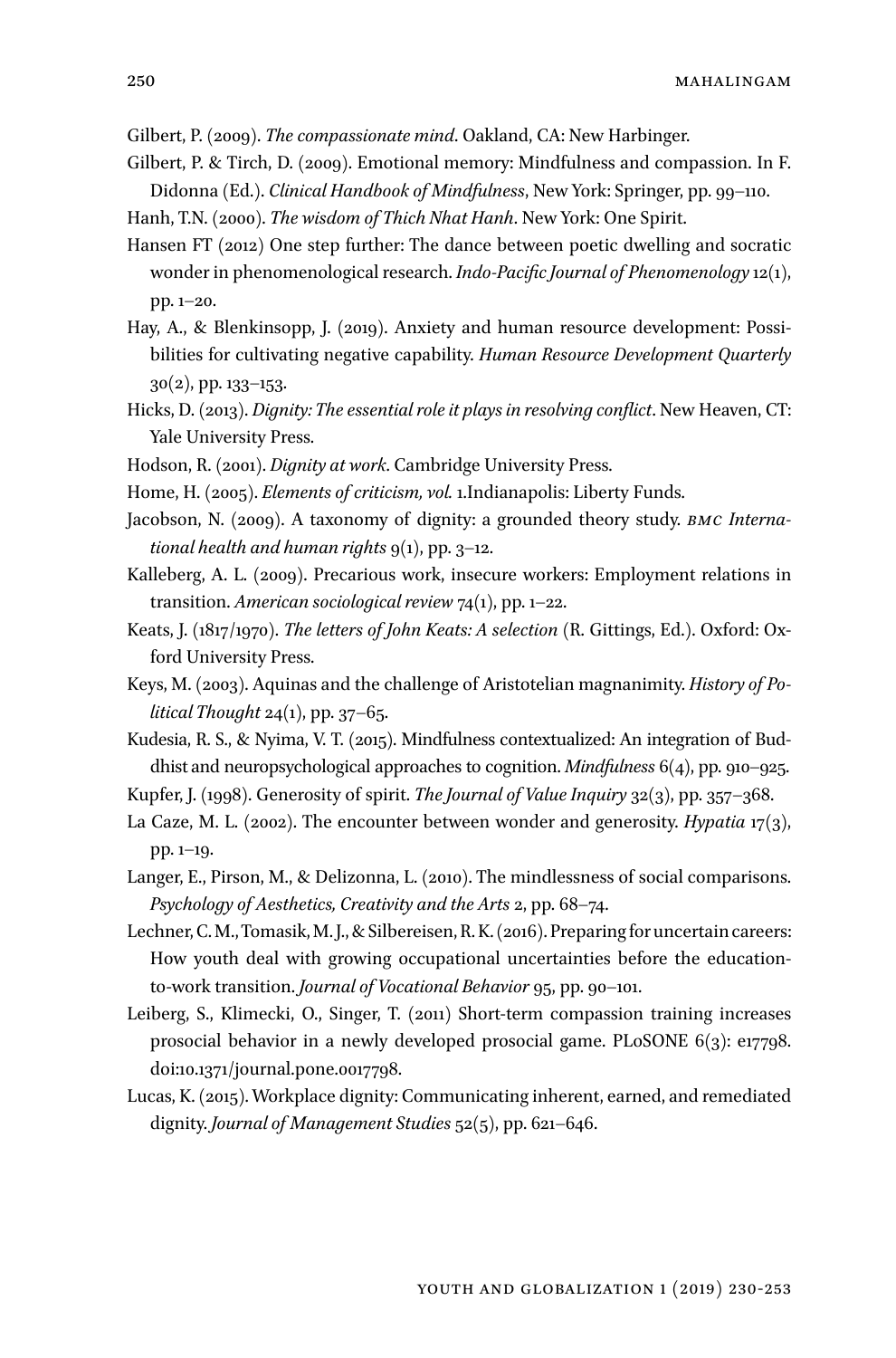- Lucas, K., Kang, D., & Li, Z. (2013). Workplace dignity in a total institution: Examining the experiences of Foxconn's migrant workforce. *Journal of business ethics* 114(1), pp. 91–106.
- <span id="page-21-5"></span>Magee, R. V. (2013). Contemplative practices and the renewal of legal education. *New Directions for Teaching and Learning*, (134), pp. 31–40.
- <span id="page-21-4"></span>Magee, R. V. (2016). The way of ColorInsight: Understanding race and law effectively through mindfulness-based ColorInsight practices. *Geo. JL & Mod. Critical Race Perspectives* 8, pp. 251–304.
- <span id="page-21-1"></span>Mahalingam, R., & V. Rabelo (2013). Theoretical, methodological, and ethical challenges to the study of immigrants: Perils and possibilities. *New Directions for Child and Adolescent Development* 141*,* pp. 25–41.
- Mahalingam, R., Jagannathan, S., & Selvaraj, P. (2019). Decasticization, dignity, "dirty" work at the intersections, caste, memory and disaster. *Journal of Business Ethics* 29(2), pp. 213–239.
- Mahalingam, R., & Rabelo, V. C. (2019). Teaching Mindfulness to Undergraduates: A Survey and Photovoice Study. *Journal of Transformative Education* 17(1), pp. 51–70.
- Merleau-Ponty M (1962/2002) *Phenomenology of Perception*. London: Routledge.
- <span id="page-21-10"></span>Mills, M., & Blossfeld, H. P. (2005). Globalization, uncertainty and the early life course. A theoretical framework. In: H-P. Blossfeld, E. Klijzing, M. Mills & K. Kurz., eds, Globalization, uncertainty and youth in society, Routledge: London, pp. 1–23.
- <span id="page-21-9"></span>Nakamura, H. (1997). *Ways of thinking of Eastern peoples: India, China, Tibet, Japan*. London: Kegan Paul.
- <span id="page-21-2"></span>Neff, K. et al. (2018). The forest and the trees: Examining the association of self-compassion and its positive and negative components with psychological functioning. *Self and Identity* 17(6), pp. 627–645.
- <span id="page-21-0"></span>Ng, E., & Walsh, Z. (2019). Vulnerability, response-ability, and the promise of making refuge. *Religions* 10(2), pp. 1–16.
- Nielsen, R., Marrone, J. A., & Slay, H. S. (2010). A new look at humility: Exploring the humility concept and its role in socialized charismatic leadership. *Journal of Leadership & Organizational Studies* 17(1), pp. 33–43.
- <span id="page-21-8"></span>Nordenfelt, L. (2004). The varieties of dignity. *Health care analysis* 12(2), pp. 69–81.
- <span id="page-21-7"></span>Nussbaum M (2001) *Upheavals of Thought: The Intelligence of Emotions*. Cambridge: Cambridge University Press.
- <span id="page-21-6"></span>Ortega, R. M., & Faller, K. (2011). Training child welfare workers from an intersectional cultural humility perspective: a paradigm shift. *Child Welfare* 90(5), pp. 27–49.
- <span id="page-21-3"></span>Pittinsky, T. L. (2009). Allophilia: Moving beyond tolerance in the classroom. *Childhood Education* 85(4), pp. 212–215.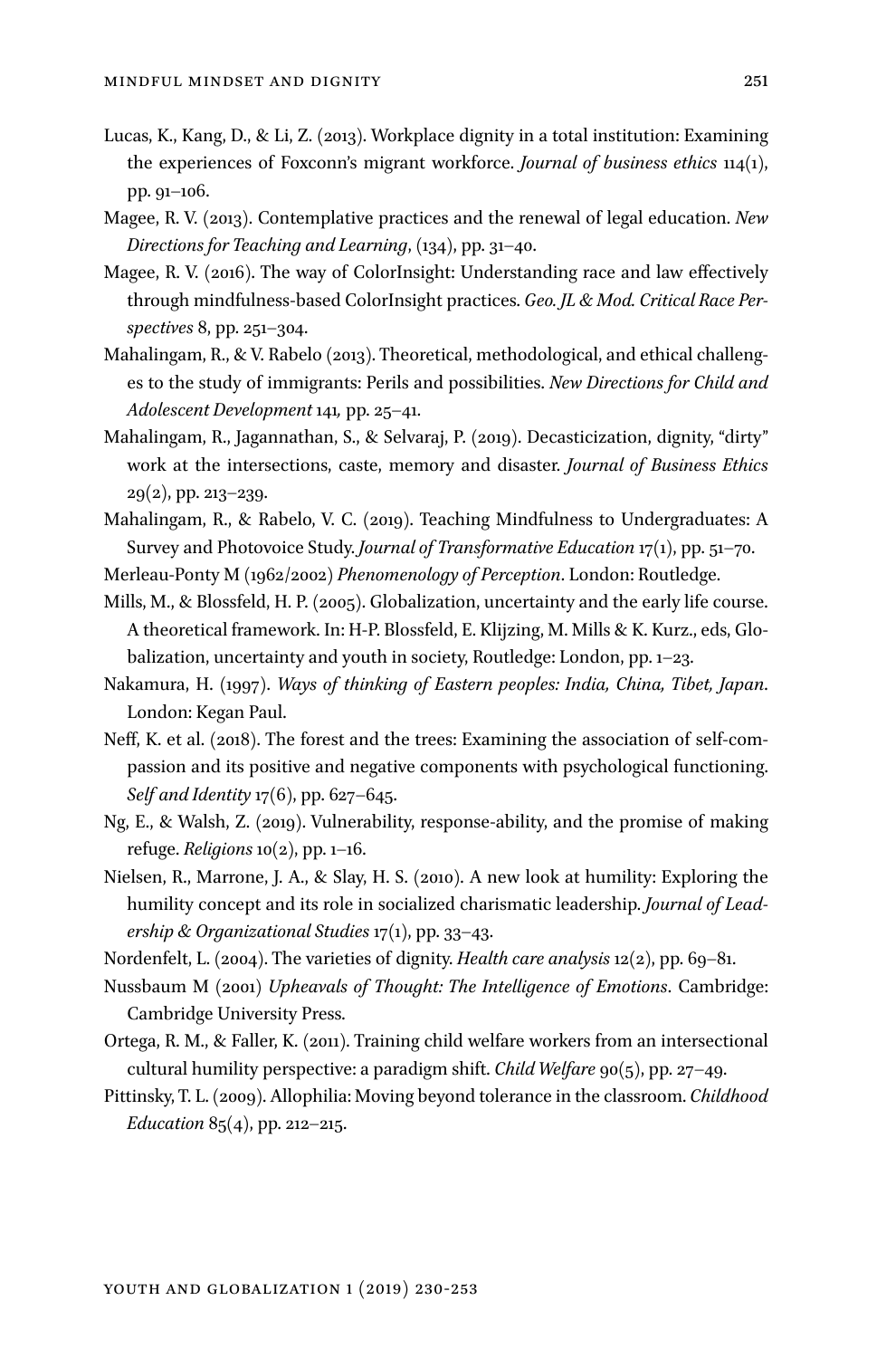- Pittinsky, T. L., & Montoya, R. M. (2009). Is valuing equality enough? Equality values, allophilia, and social policy support for multiracial individuals. *Journal of Social Issues* 65(1), pp. 151–163.
- <span id="page-22-4"></span>Purser, R. E. (2019). *McMindfulness: How mindfulness became the new capitalist spirituality*. London: Repeater.
- <span id="page-22-10"></span>Rabelo, V. C., & Mahalingam, R. (2019). "They really don't want to see us": How cleaners experience invisible 'dirty'work. *Journal of Vocational Behavior* 113, pp. 103–114.
- <span id="page-22-0"></span>Rainie, H., & Wellman, B. (2012). *Networked: The new social operating system*. Cambridge, MA: MIT Press.
- <span id="page-22-8"></span>Rosen, M. (2012). *Dignity: Its history and meaning*. Harvard University Press.
- Royzman, E. B., & Rozin, P. (2006). Limits of symhedonia: The differential role of prior emotional attachment in sympathy and sympathetic joy. *Emotion* 6(1), pp. 82–93.
- <span id="page-22-5"></span>Salzberg, S. (2011). *Real Happiness: The power of meditation*. New York: Workman Publishing.
- <span id="page-22-9"></span>Schiller, F. (2005). *Schiller's" On Grace and Dignity" in Its Cultural Context: Essays and a New Translation*. Rochester, NY: Camden House.
- <span id="page-22-11"></span>Shaner, D. E. (1989). The Japanese experience of nature. In J. B. Callicott & R. T. Ames, eds, *Nature in Asian traditions of thought: Essays in environmental philosophy*. Albany: State University of New York Press, pp. 163-182.
- <span id="page-22-2"></span>Shapiro, S. L., & Carlson, L. E. (2017). *The art and science of mindfulness: Integrating mindfulness into psychology and the helping professions*. Washington, D.C: American Psychological Association.
- <span id="page-22-6"></span>Tangney, J. P. (2000). Humility: Theoretical perspectives, empirical findings and directions for future research. *Journal of Social and Clinical Psychology* 19(1), pp. 70–82.
- Tervalon, M., & Murray-García, J. (1998). Cultural humility versus cultural competence: A critical distinction in defining physician training outcomes in multicultural education. *Journal of Health Care for the Poor and Underserved* 9, pp. 117–125.
- Tomasik, M. J., & Silbereisen, R. K. (2012). Beneficial effects of disengagement from futile struggles with occupational planning: A contextualist-motivational approach. *Developmental Psychology* 48(6), pp. 1785–1796.
- <span id="page-22-1"></span>Turkle, S. (2011). *Alone together: Why we expect more from technology and less from each other*. New York: Basic books.
- <span id="page-22-3"></span>van Dam, N. T. et al. (2018). Mind the hype: A critical evaluation and prescriptive agenda for research on mindfulness and meditation. *Perspectives on Psychological Science* 13(1), pp. 36–61.
- <span id="page-22-7"></span>Velott, D., & Forté, K. S. (2019). Toward Health Equity: Mindfulness and Cultural Humility as Adult Education. *New Directions for Adult and Continuing Education*, (161), pp. 57–66.